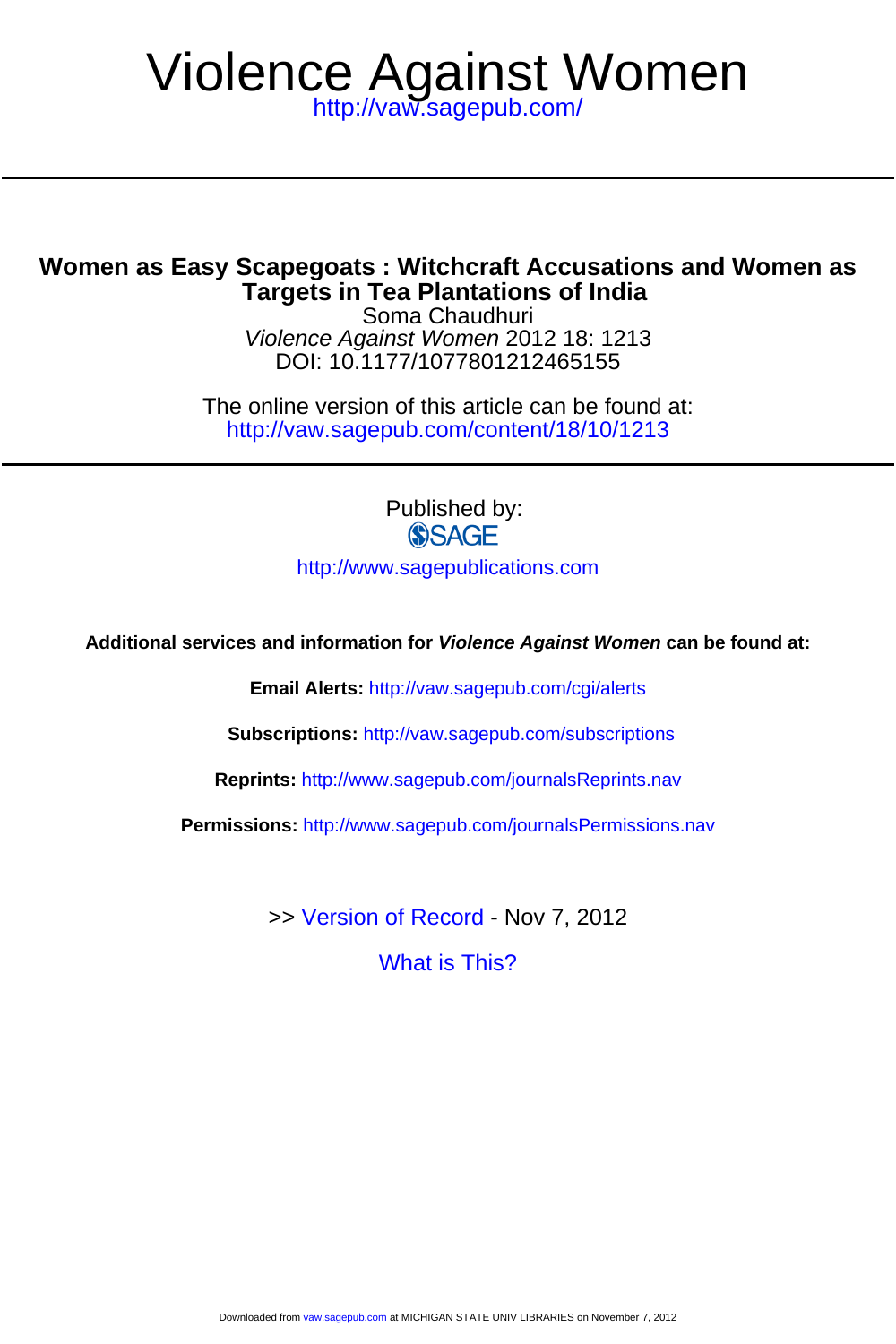# **Women as Easy Scapegoats: Witchcraft Accusations and Women as Targets in Tea Plantations of India**

Violence Against Women 18(10) 1213–1234 © The Author(s) 2012 Reprints and permission: sagepub.com/journalsPermissions.nav DOI: 10.1177/1077801212465155 http://vaw.sagepub.com



# **Soma Chaudhuri**<sup>1</sup>

#### **Abstract**

This article revisits a much-debated question: Why are women popular targets during witch hunts? By using in-depth interviews this article provides an answer. Women are easy targets or scapegoats for two reasons. First, it is widely believed in the community that was studied that witches do, in fact, exist, and the images of witches are always female. Second, tribal women hold lower positions than men in all social, political, and ritual matters, and this contributes to their vulnerability during the hunt for scapegoats. This article also highlights the roles that rumors play during manipulation of witchcraft accusations to gather support for witch hunts.

#### **Keywords**

gender violence, scapegoat, witchcraft accusations

# **Situating the Problem**

In *Witchcraft, Women and Society*, Levack (1992) uses two approaches to analyze the literature in pursuit of an answer to the question: Why are women popular targets during witch hunts? In his introductory section, Levack raises the critical point that witches in all contexts have traditionally been women. First, he assumes that women have typically participated in roles (as traditional healers, midwives, heretics, and cult leaders) in which they have been portrayed as powerful actors rather than as helpless scapegoats. These roles are in stark contrast to the evil role of the witch. Levack contends that by performing these

<sup>1</sup>Michigan State University, East Lansing, MI, USA

#### **Corresponding Author:**

Soma Chaudhuri, Department of Sociology and School of Criminal Justice, Michigan State University, 316 Berkey Hall, East Lansing, MI 48823, USA Email: chaudh30@msu.edu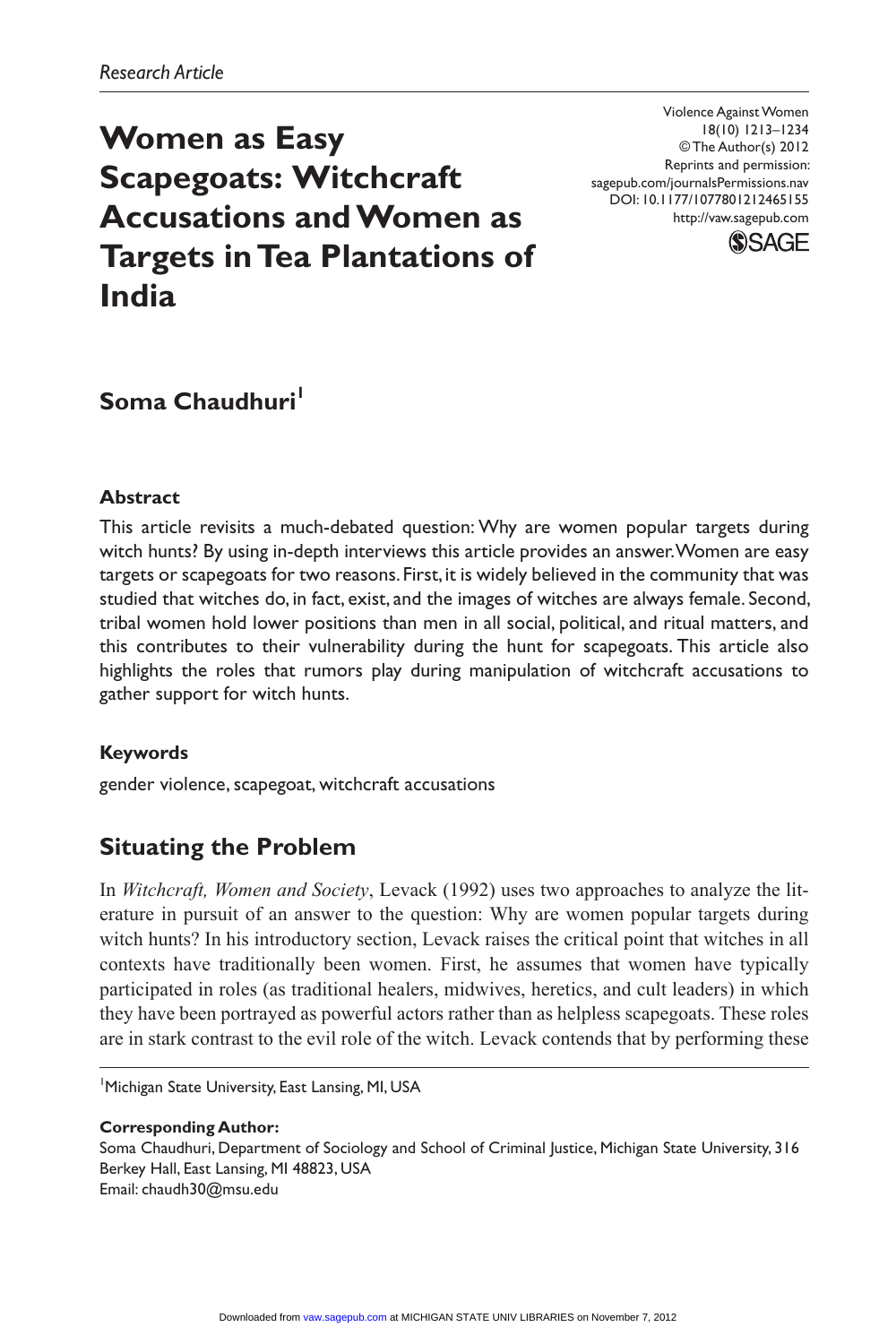powerful roles, women are rebelling against the traditional view that they are passive and powerless. However, in contrast to Levack's assumption, the literature on witch hunts is uncertain as to whether women really have typically performed these roles. The data that Levack cites contradict these assumptions and do not support the notion that most accused women in witch hunts have been women with social power (Ehrenreich & English, 1973; Harley, 1990; Jensen, 2007).

Levack's second approach emphasizes the belief that women, because they are considered to be morally weaker than men, are more susceptible to the advances of the devil and, therefore, practice witchcraft more frequently than men do. This is a popular approach among historians, and it has been reflected in a number of publications (Barstow, 1995; Briggs, 1996; Karlsen, 1987; Reis, 1997; Willis, 1995). A problem with this second approach is its sole focus on witch hunts that have taken place in Western Christian communities. It is difficult to use this approach to explain witch hunts that have taken place among indigenous populations that encompass nature-based or animistic native religious affiliations. The approach is inadequate because communities with such affiliations have a fundamentally different view of witches. Members of such communities do not perceive witches to be in a pact with the devil.

This article uses original data from contemporary witch hunts among the tribal (*adivasi*) tea plantation workers in India to revisit the question: Why are women popular targets in witch hunts? The article makes two important contributions to the analysis of witch hunts. First, the data used in this article are based on in-depth interviews and narratives of surviving victims of witch hunts, the relatives of surviving and deceased victims, and the accusers who initiated the hunts. This is a novel approach to the question. Few sociological studies, either on witch hunts or on similarly sensitive topics, use primary data. Second, in answering the question as to why women are often easy targets in witch hunts, the article uses a violence-against-women analysis that is based on a grounded theory approach in which the data reveal the structures and processes of witch hunts. The violence-againstwomen approach to understanding witch hunts proposes that men, through violence, exert their power and authority to control women's bodies and behavior. During witch hunts, men legitimize violence against the accused women by using rumor and conspiracy, and the women are made credible scapegoats in the process. The grounded theory approach gives insight into how the witch hunts take place in a given community, namely, through conspiracies that result in the selection of targets and end with the punishment of the witch. The study of witchcraft accusations against women is an important topic because the punishments against the accused women, both in the plantations and elsewhere, take on horrific proportions of abuse, up to and including rape and murder.

## **The Literature on Women and Witch Hunts**

Recent studies have commented on the fact that witchcraft-related homicides of women have been more frequent in the tribal populations of India than in other groups and nations (Adinkrah, 2004; Macdonald, 2009; Roy, 1998). There is considerable literature on women as targets in witchcraft accusations (Barstow, 1995; Behringer, 2004; Briggs,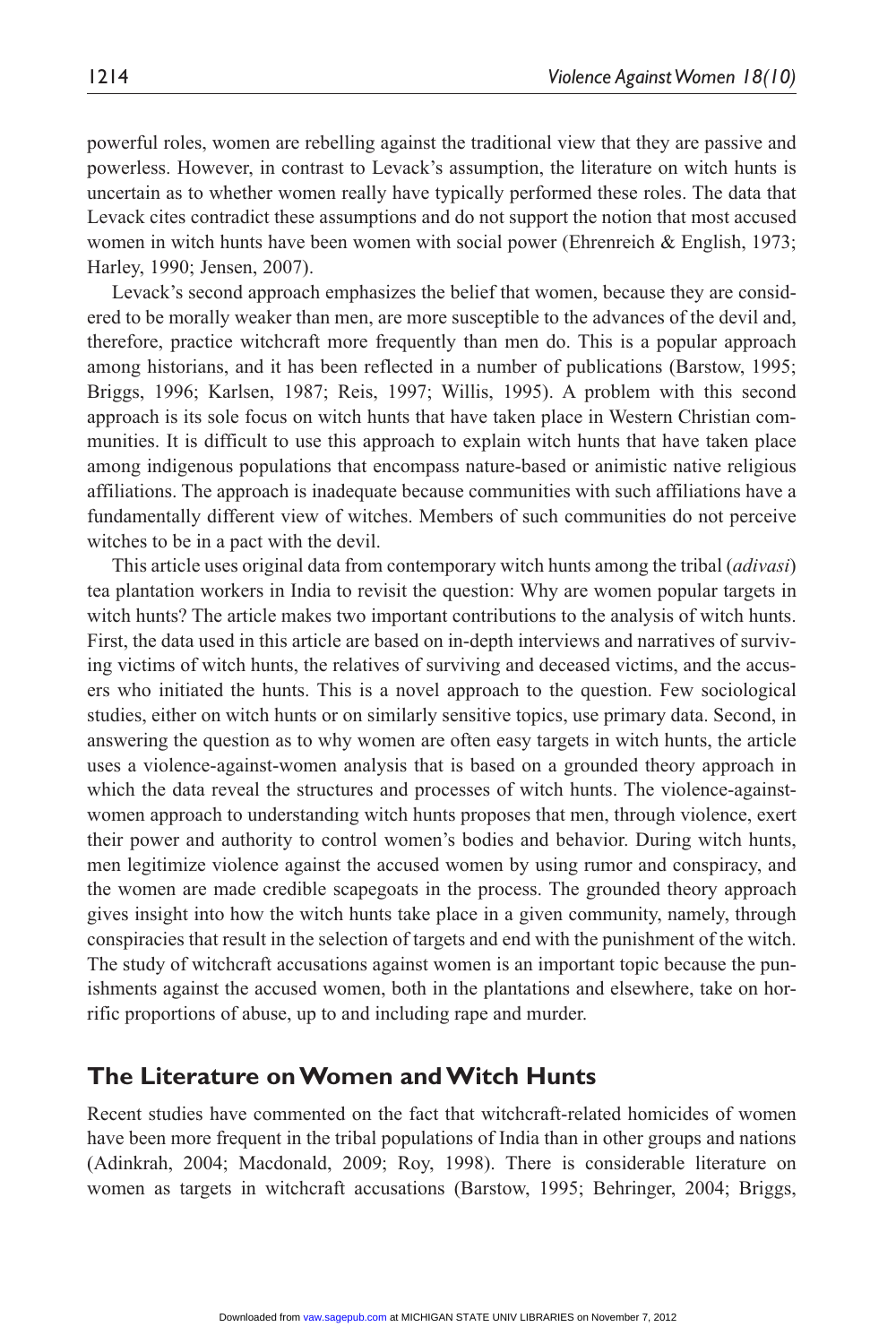1996; Godbeer, 1994; Harley, 1990; Hill, 1997; Karlsen, 1998; Reis, 1997), but there are few studies on witch hunts in India. The gap is perhaps due to a lack of interest in Indian witch hunt.<sup>1</sup> Among the scholars who have studied the issue in India, gender and property rights have been identified as the leading causes of witch hunts among the tribal communities. For example, Barman claims that witch hunts are a form of persecution of widows. Her analysis, based on a case study of the Malda district in West Bengal, confirms the findings of previous studies of the subject, that is, that witch hunts in India are mainly caused by struggles among widows and husbands' kin over property (Barman, 2002; Chaudhuri, 1981; Kelkar & Nathan, 1991; Mishra, 2003). Nathan, Kelkar, and Xiaogang (1998) posit that witchcraft accusations are a consequence of pressure that the male heirs of the husband's family exert on the widow to give up claims on land in exchange for maintenance. Mishra views family and village politics as playing a critical role in depriving the witch of her economic assets. Typically, fines are imposed on the accused woman. These fines often take the form of goods (holding a banquet for the village) or money. Kelkar and Nathan list two major functions of witch hunts. First, witch hunts provide an opportunity for the men of dominant lineage to get rid of any women who oppose the men politically, and second, witch hunts avoid social scandals and get rid of "unwanted females," such as widows and women who have become pregnant outside of marriage.

The focal point of Nathan et al.'s (1998) study on witchcraft accusations in India is the idea that witchcraft cults that were once central in indigenous tribal communities are now peripheral, underground, and marginal. The authors propose that there might have been a period in history when women held positions of power and that conflicts related to witchcraft can be viewed from this perspective. In that context, witchcraft can be viewed as a rebellion by women against the established authority and social order, and it can also be viewed as a rebellion by men against women to establish the order desired by men in society. However, the idea of witchcraft cults has not been mentioned in any other study on India, and Nathan et al.'s study does not provide much evidence to support this perspective. Therefore, the assumption that witch hunts serve to get rid of dominant women (i.e., women who oppose men) is problematic; the argument of cults is not substantiated by evidence. The use of the gender–property argument to explain witch hunts, although important, might not be relevant for all witch hunt communities in India. For example, in communities of tribal workers on plantations, the plantation owners own all the land. In this context, the gender– property explanation targeting widows as witches does not seem to work.

Much of the contemporary influential research on witchcraft accusations in Africa and South America has concentrated on religious and ritual analysis of this practice in communities (see Comaroff & Comaroff, 1993; Frankfurter, 2006; Taussig, 1980, 1986). The description of the ritual aspects of witchcraft is important in gaining an understanding of why witch hunts are a reaction to the imposition of the capitalist labor economy on the local peasant community. But this perspective ignores the gendered nature of the violence. In order to understand the gendered nature of homicide and violence, it is crucial to focus on what prompts witchcraft accusations and how scapegoats are selected. By taking a critical approach to understanding how witchcraft accusations develop from petty conflicts to full-fledged attacks on accused women, one may see that witch hunts are essentially acts of violence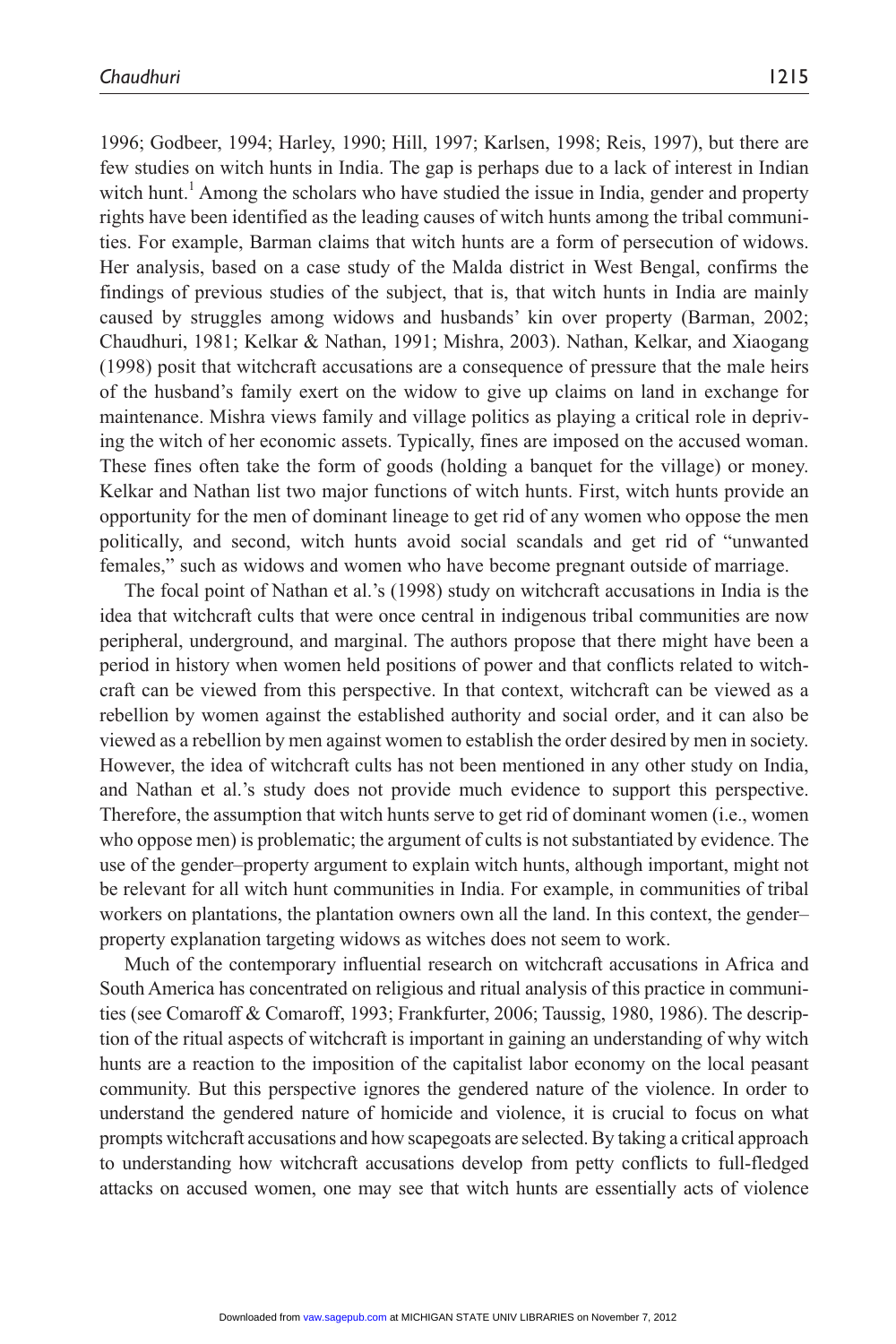against women. In other words, a broad approach is needed. We need to understand (a) what happens before a witch hunt, (b) how the scapegoats are selected, (c) what roles men play in the development of accusations, and (d) what role various factors play in the selection of targets. Our fuller explanation of this example of violence against women goes beyond the ritual aspects of witch hunts to include the politics of accusations. And of related interest, both to witchcraft scholars and to scholars studying violence against women, we examine the social (economics, age, marital status) and physical characteristics (hunch backs, sharp tongue, promiscuous nature) that lead a woman to be considered a witch (Levack, 1992).

#### **Data and Methods**

The data for this article were collected in a tea plantation region of Jalpaiguri, India, over a period of seven nonconsecutive months between 2005 and 2007. The Vanderbilt University Institutional Review Board approved the project. This study is one of only a few studies of witch hunts that include analysis of victims' narratives. This article is based on 45 in-depth interviews including interviews with 8 living victims of witch hunts (accused women), 14 family members and relatives of victims (either living or dead victims), 7 accusers, 6 villagers (passive participants in the hunts and relatives of accusers), and 10 local tribal activists.

Each semistructured interview lasted from 1 to 4 hours. I conducted and transcribed all of the interviews. For almost all of the interviews, I was accompanied by a translator who would intervene only if a word or phrase required translation. The interviews were conducted in a language that was a mix of Bengali and Sadri (the tribal dialect, very similar to Bengali), and I am a native Bengali speaker. During the interviews with the male participants, I was accompanied by a male translator; during the interviews with the female participants, I was accompanied by a female translator. Neither translator had any local connections to the communities. This prevented any power relations coming into play during the interview process.

The data collection for this article was a part of a larger study of witch hunts among plantation workers in the area. Because of the sensitive nature of the study, to get access in the field in 2005 I accepted the help of a local NGO. Over the next few years, I gained the trust and confidence of the local people through frequent trips to the villages, by taking part in the workers' daily lives, by living in the area, and by participating in the health and education camps run by the NGO.

Because there are no laws against witch hunts, there are no government records of the total number of witch hunts in the area. To get an estimate of the number of witch hunt incidents and to how see how these incidents are dispersed across the region, all records of witch hunt incidents in police and local newspaper archives were traced for the years 2000-2005. For the police records, I looked through the details of cases recorded under homicide, assault, and rape. I recorded all the cases that included witchcraft accusations in the case descriptions. For the newspaper records, I conducted an internet search and visited the archive offices of three local newspapers. I recorded all witch hunt incidents in the area. This initial list of cases provided a population for the selection of the cases for the study.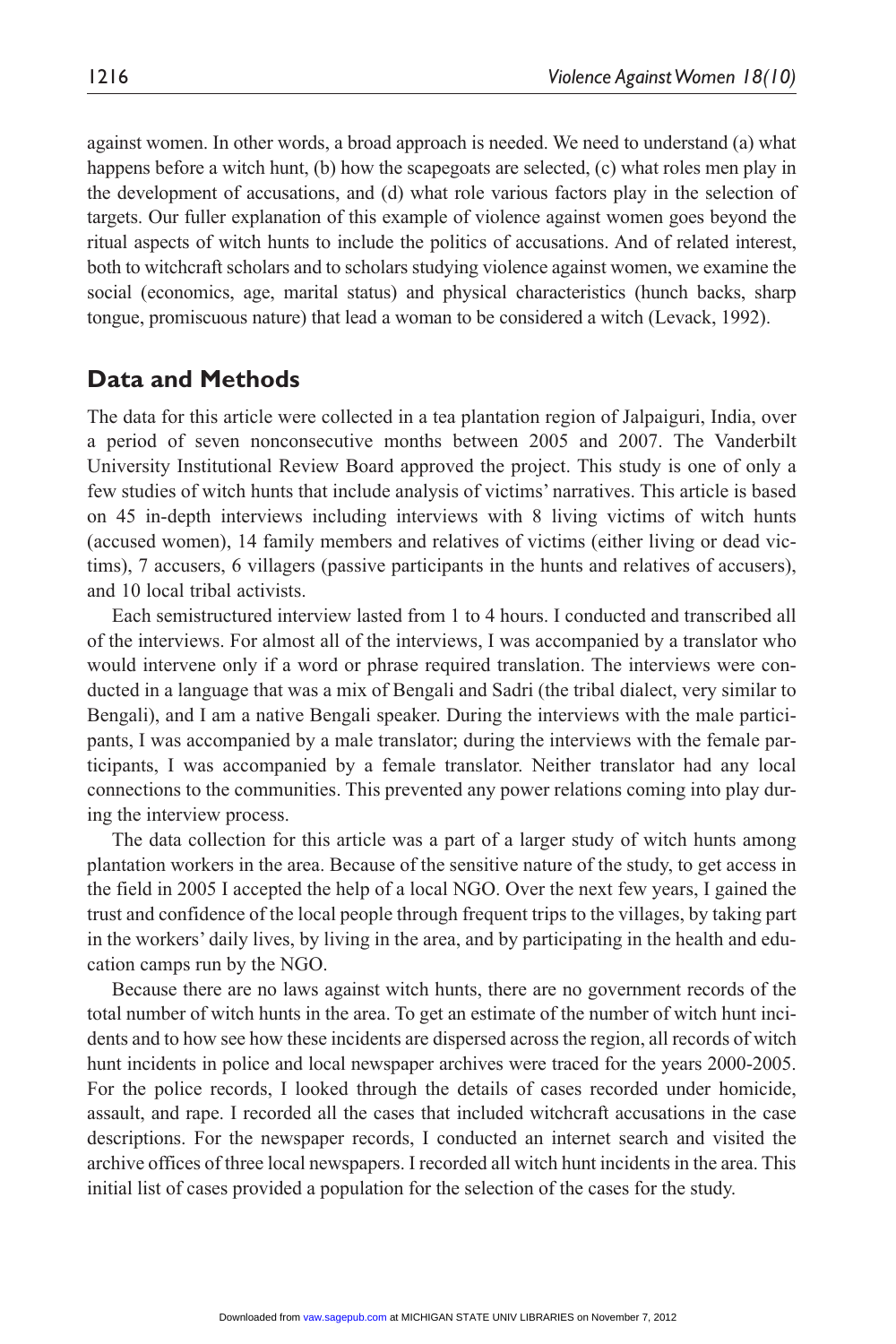I obtained the total number of NGOs that worked in the district of Jalpaiguri (56) from the district government record office. Out of these, only one worked to eradicate witch hunts; this was the NGO that helped me get access to the field (see Chakravarty & Chaudhuri, 2012, for details). Using the incident data set and with assistance from the NGO, I was able to access the locations where the hunts took place over the prior 2 years. The earliest case selected for the study occurred in 2003. Because of the time that passes between a witch hunt incident and narration of events, cases prior to 2003 were not selected to prevent bias or inaccuracies. I did not interview individuals who were associated with cases more than 2 years prior to the start of the project. In addition, each interview was conducted twice with each participant (using differently worded, but similar questions), and for data consistency, I interviewed multiple people involved in the same case.

Snowball or network sampling methods were used to select the sample for the in-depth interviews. Despite criticism by survey methodologists, network sampling has been found particularly useful for the study of deviant groups (see Baker, 1994; Becker, 1998; Lee, 1993; Lofland, Snow, Anderson, & Lofland, 2006). As the name suggests, network sampling relies on social ties to get access to a group of participants, who then make referrals to other group members. Contacts are crucial for sampling in this method. One potential limitation of this sampling strategy is that it may produce a homogeneous sample. One way to avoid this bias is to sample "from different directions," that is, access socially diverse contacts that will help the researcher to tap into different networks.

Contacts in the police and district administration, along with contacts with a local NGO, allowed access to an initial pool of research participants. These participants, in turn, provided access to other interviewees and entry to the tribal villages in the tea plantation. But admittedly, the most challenging part of the entire project was getting access to the individuals (both victims and accusers) for participation in the study. My own class, ethnic, and gender positions as a privileged mainstream Hindu in a marginalized tribal community initially made it difficult for the locals to confide in me. In addition, because this was research on a sensitive topic, the first 3 months of the study were used to build trust and confidence between the participants and myself. This trust was crucial to the success of this study. Also, because this was a very different community compared to mainstream communities, signed consent forms could not be used. Instead, the IRB approved the use of oral consent for the participants. Furthermore, the interviews that were conducted during the first 3 months of the study had to be discarded because the idea of privacy was alien in a community where everything is public. Thus, conducting confidential interviews was initially difficult because family members and villagers were present during the interview. Later, as my familiarity with the participants and the location grew, I was able to conduct confidential interviews.

Despite these challenges, I was able to obtain detailed narratives from people involved in the witch hunts. Most important, by participating in the interviews victims, who were otherwise ignored by both the community and the outside world, got a voice. As one of the women who had an ongoing accusation of witchcraft against her said, "I want the outside world to know my plight and my misery. Nobody cares about me in the community. Your [work] will perhaps rescue me."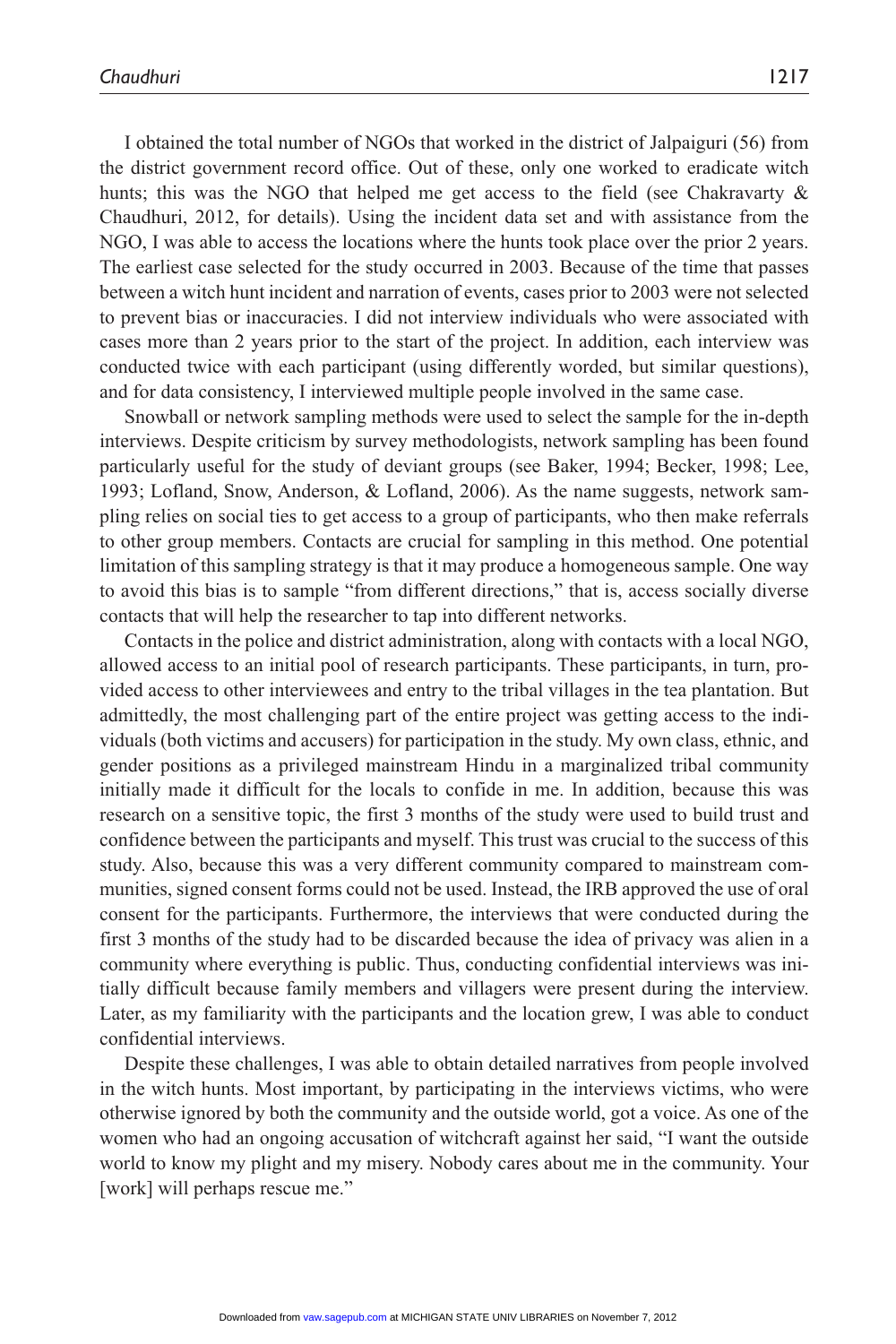# **Brief Background of the Research Setting and Status of Women on the Plantation**

The research setting for this study was a tea plantation area known as the Dooars region in the district of Jalpaiguri in West Bengal, India. India's tea plantation industry in Jalpaiguri was set up by the British in the late 19th century using coercion, low wages, and an immigrant labor force (Bhowmik, 1981; Bhowmik, Xaxa, & Kalam, 1996; Jha, 1996). The labor force was brought from neighboring tribal areas, and to ensure a steady flow of workers through generations, family migration was encouraged. The laborers were kept in an area known as *labor lines* in the plantations. The lack of a modern drainage system, poor hygiene conditions, badly constructed huts, overcrowding in the labor lines, and the plantation owners' control of drinking water made living conditions very hard for the tribal workers (Chaudhury & Varma, 2002).

Little has changed for these laborers in the past 150 years. The labor communities have very high rates of infant mortality and anemia. They also have cholera epidemics, along with endemic fever, black fever, diarrhea, and malaria. Without modern health facilities and government health aid, these communities have to depend on local traditional medicine that is usually administered by people in the community who have little or no formal training (Bhadra, 1997; Chaudhury & Varma, 2002).

Belief in *dains* (witches) or *bongas* (spirits) occupies a central place in tribal spiritual and moral life (Sinha, 2007). The central idea of the tribal religious belief system is that people can seek the help of good spirits to control, through magic and exorcism, bad/harmful spirits. White magic (beneficial) is distinguished from black magic (evil). The *janguru* is the diviner or the medicine man in tribal communities. He uses his powers to counteract the powers of the *dain* or the witch.

The main tribal communities in the plantations belong to *Oraon* and *Munda* groups. Scholars have agreed that tribal women enjoy greater sexual and economic freedom compared to the majority Hindu women.<sup>2</sup> In the plantations, the women work as wage laborers, mainly as tea-leaf pickers, and they are paid less than the male laborers. Both men and women are free to select their marriage partners and can have a succession of monogamous marriages. However, women have no role in public decision making, such as day-to-day activities in the community, during conflicts, and in rituals. Men make these decisions on behalf of women (Baruya, 2005; Bhadra, 1992; Bhowmik, 1981). The complete dominance of men in all matters of decision making is critical in the politics of witch hunts, as I will show in this article.

# **Categorizing Witch Hunts: An Explanation of How Witch Hunts Are Conducted**

The data for this study reveal the factors that influence the actions of individuals involved in instigating witch hunts. Explanations of intravillage microdynamics and conflicts that went on before hunts provide clues to answer the overall research question: Why are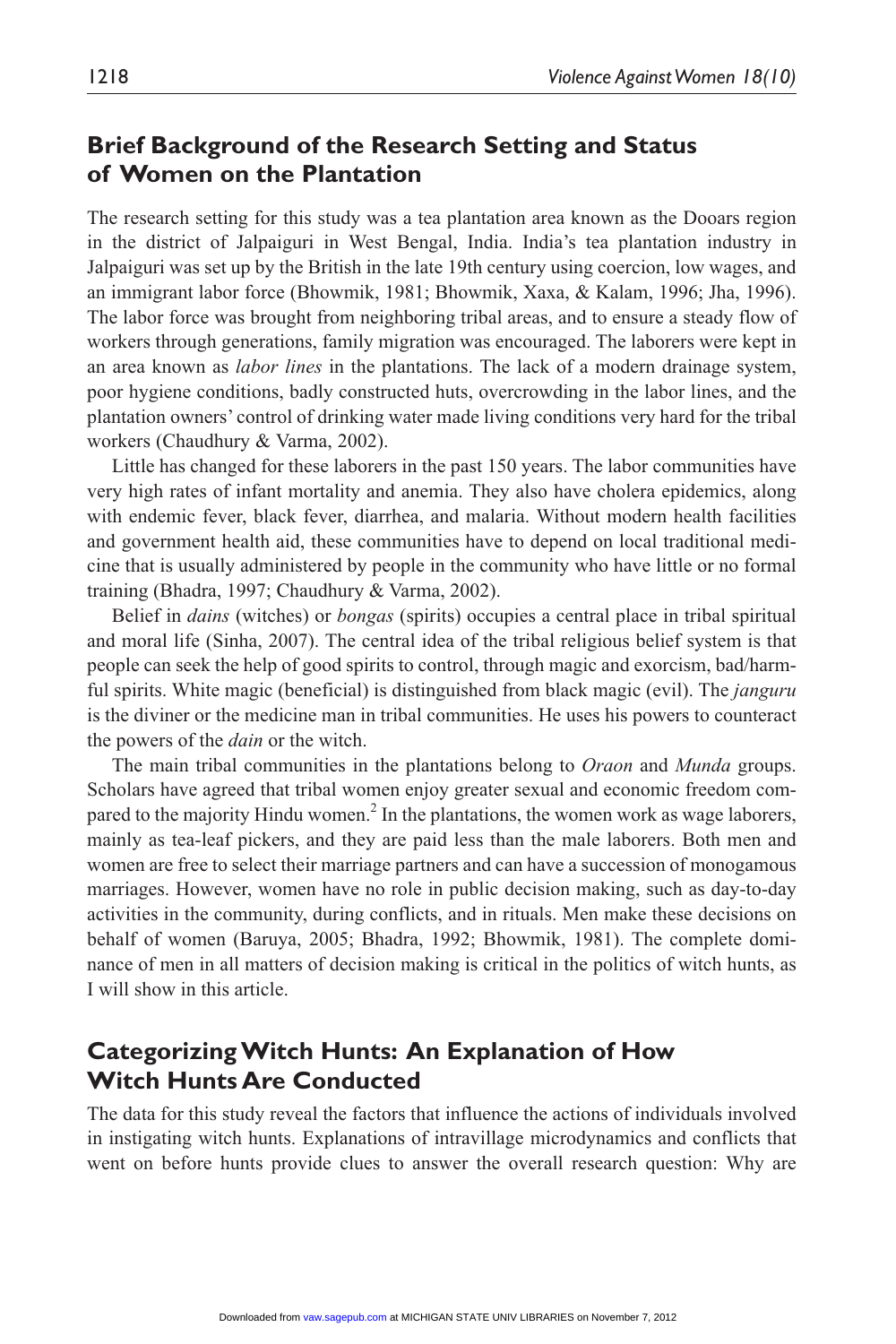women easy targets during witch hunts? Study participants were asked to describe events that instigated the accusations of witchcraft. Their responses to this question may be divided into two categories: calculated attacks and surprise attacks. Even though in categorizing witch hunts one might run the risk of making the witch hunt actors and their actions a static entity that fits into only a single category, the reality is that social phenomena and its actors are always dynamic, and categorization helps in developing ideal types. The main purpose of this article is to understand the dynamics that surround women as easy targets; categorization helps in achieving that objective.

#### *Calculated Witch Hunts*

In a calculated attack, witch hunts are preceded by "clear" motives on the part of the accusers based on what the accusers claim to be "instigations" from the accused. Accusers' motives can be almost anything, including maligning the reputation of the accused woman, serving personal goals, seeking revenge to settle disputes over property, or explaining why illnesses or diseases happen. In cases in which witch hunts serve the purpose of revenge over personal conflicts, disease or ailments play a major role in instigating the hunt.

Dulari, a female tea garden worker in her early 30s, explained how the first accusation against her began: "Shankar's wife died. After her death my husband was physically assaulted by Shankar and his friends. Later they came to my house with a *kukri* [knife]. I ran away." Dulari was asked whether she and her family had any conflict with Shankar and his family. Dulari said, ". . . no fight. . . . This was the first fight" [meaning the physical assault and threat].

In response to the question about how the accuser came to the conclusion that the accused woman was the witch, Basanti, also an accused witch, explained: "From his head [*mathar thekey*]. . . . Everyone said that I was a *dain . . .* he too started believing it . . . there were some bad feelings between me and his wife. I came to this place after my wedding [meaning the village]. She [the neighbor's wife] did not like me and we often quarreled over pigs and water. And then, when the baby died, I was the witch. This was natural according to everyone."

Dulari's accusation is an example in which personal conflicts became manifest in witchcraft accusations when one of the individuals involved in the conflict underwent some unnatural development, such as illness leading to death. Dulari's husband had a dispute with some villagers over loans, and Shankar's wife's death was the perfect opportunity to start accusations against Dulari. Two factors helped to legitimate the accusations against Dulari: (a) Dulari and Shankar's wife already had a preexisting conflict, and (b) in a community that has a strong belief in witches and the power of the evil eye, Shankar's wife's death was a natural outcome of Dulari's quarrelsome nature.

Balwant, a male tribal social activist in his mid-40s, explained that most witch accusations stem from fights between women in what he calls *ghorelu jogra* (household quarrels or conflicts).<sup>3</sup> To him, these petty conflicts, usually between women, got transposed into a conspiracy of calculated attacks of a witch hunt against the accused witch: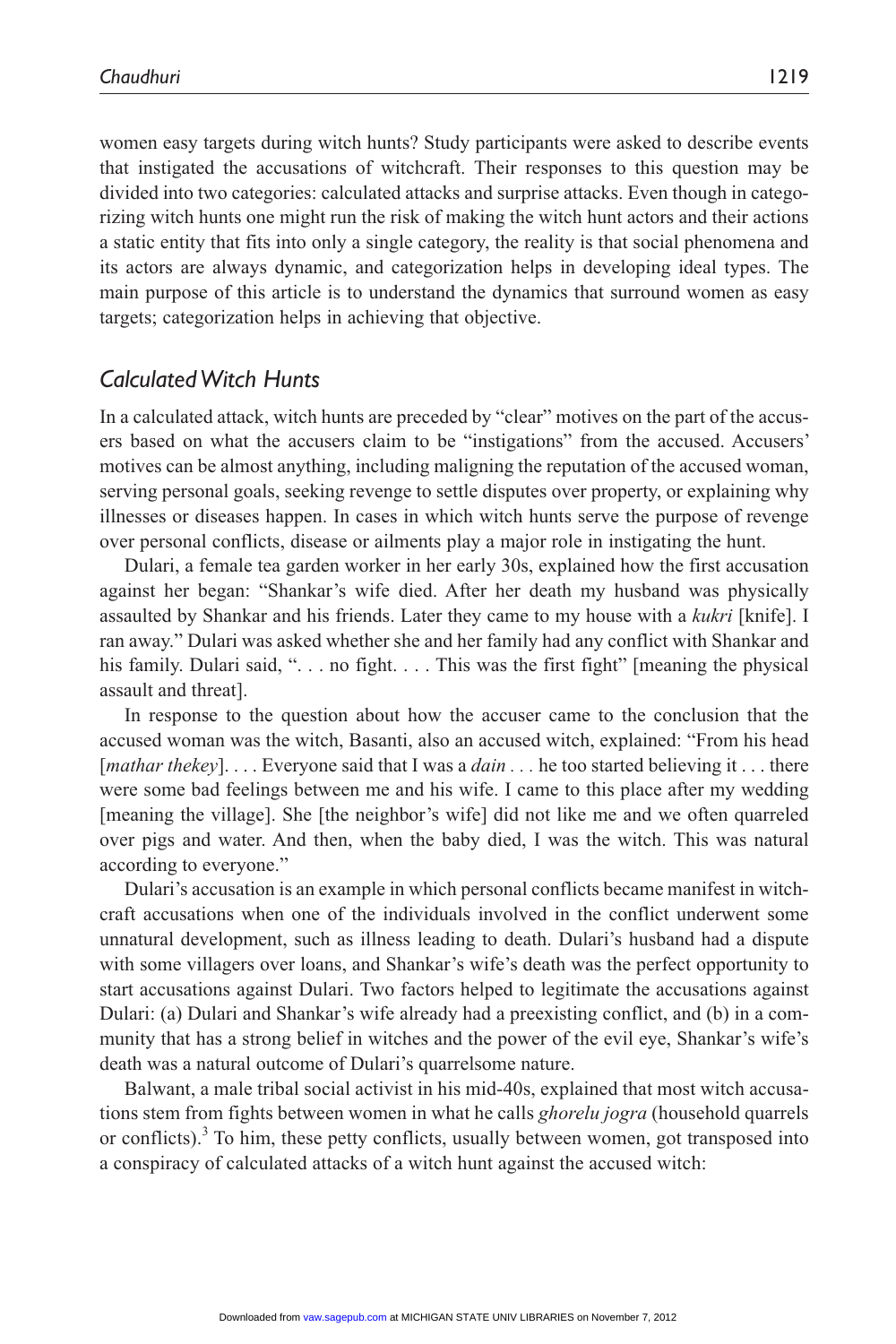Whenever such conflicts start, there are always some people [men] in the village who look to get something out of this. They are the ones that start the *chakranto* [conspiracy]. If you look carefully you will see that women play a very small role in the conspiracy. Their [the women's] numbers in the conspiracy is very small. It is the men who call the shots. Once the men start the conspiracy then their women folk begin to play a more active part in the conspiracy. They believe their men blindly and without understanding the events support the men.

Balwant's explanation that most witch accusations stem from household quarrels between women is similar to the arguments by some feminist scholars regarding witch hunts. In the book, *Malevolent Nurture*, Deborah Willis (1995) argues that the English and the colonial witch hunts were the results of quarrels between women. She explains that village-level quarrels that led to witchcraft accusations grew out of struggles between the women to control household boundaries, feeding, child care, and other matters in the domestic sphere. Willis maintains that the gender implications of the accused woman's actions seldom appear to have been her accusers' major concerns. The accused woman was "as likely to be the one urging conformity to a patriarchal stand," while the accuser in turn "defamed the witch as a perverse and destructive mother. Engaged in a complex struggle for survival and empowerment within a patriarchal culture, both women stood in an uneasy relation to definitions of female identity which privileged nurturing behavior and wellgoverned speech" (pp. 13-14.) The witch, Willis argues, is a mother "gone bad." In the plantations, it is "the mother gone bad" that provides legitimacy to the accusations against the woman. As Balwant's argument implied, the men, who are the decision makers, use the conflicts between women to serve other interests. The women (the accused witch and those initiating the accusation against her) are thus bait or scapegoats in the entire conspiracy by the men in the village.

The gender relationships between accusers play an important role in the selection of targets in the calculated attack cases. Sukhni, a 40-year-old female plantation worker whose husband is in prison for murdering an accused witch, echoed the sentiment of women conspirators. She said, "Today if my husband says that this is right, why will I not support it? She is a witch and my husband is speaking the truth." On being asked how Sukhni knew that the woman was a witch, she replied, "because he told me so . . ." Particularly relevant to the focus of this article is how women join the conspiracy as a form of "bargain" with the men. According to Hindu philosophy, a woman is virtuous if she listens to and believes her husband *pati parameshwar* (the husband is equal to god). Tribal society has adopted as expected behavior for women some of the Hindu norms. In the tribal community, as is the case with most patriarchal societies, a woman's economic security and social position are controlled by men. Even though tribal women are employed in the plantations, they are paid lower wages than men, and their incomes are controlled by their male family members.

Referring to women's resistance to abortion and condom use in some African societies, Nathanson and Schoen (1993) argue that "to the degree that women are economically dependent on men . . . women's power in the heterosexual market place will be a function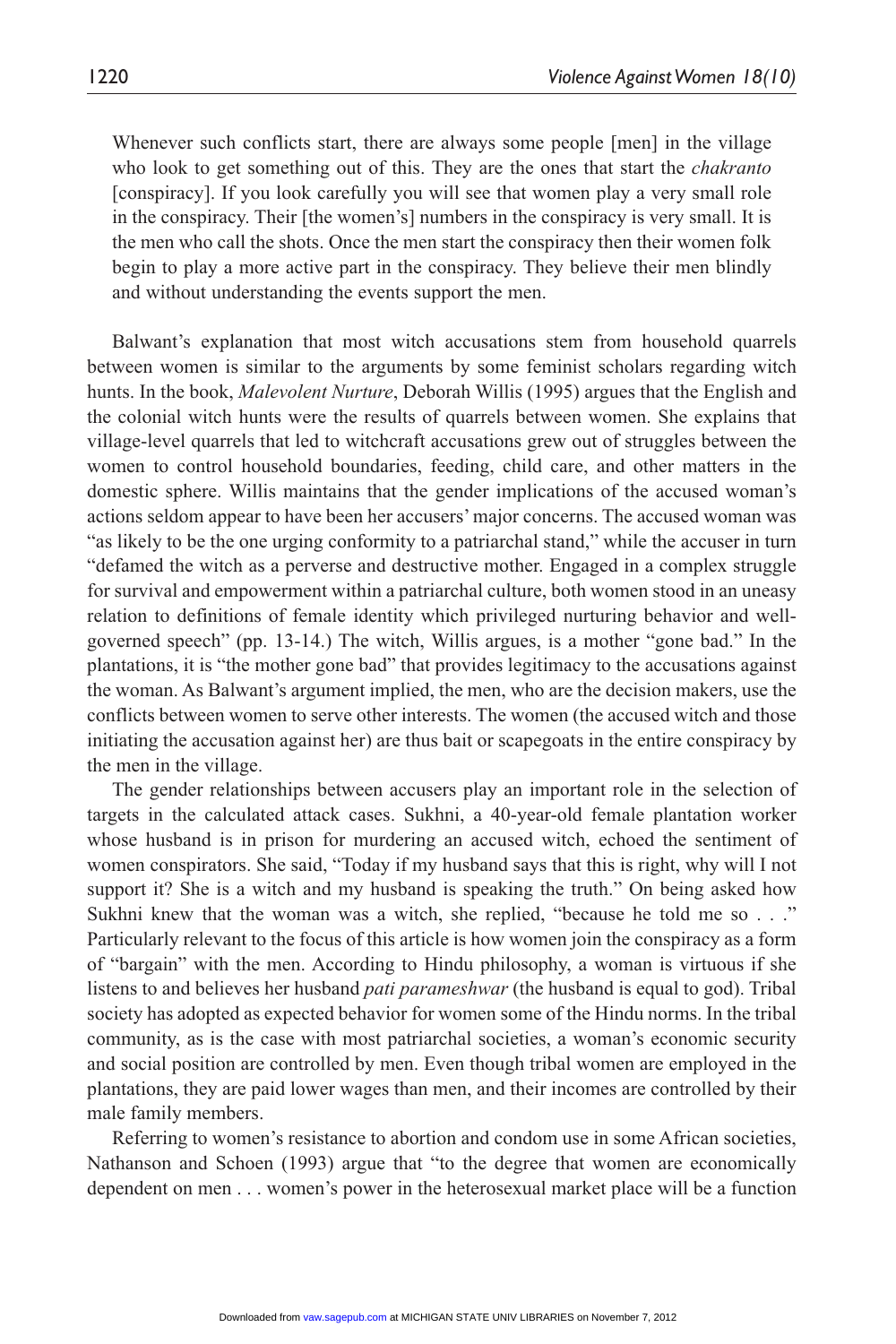of the value attached to their sexual and reproductive resources, and they will have a strong vested interest in seeing that the value is maintained" (p. 287). In the context of this article, the tribal women in a traditional setting barter their domestic service—and that service includes listening to and supporting their husbands without question, even if it involves supporting an accusation against another woman—in return for the economic and social support of their husbands.

According to Balwant, the psychological torture starts almost immediately after the conspirators target their victim: "[As] you saw [referring to the interview conducted days before] in the previous case, first they cut off her banana tree . . . next they threw garbage in her yard. . . ." Alcohol or *haria* (local brew) is used as bait to attract more people to support the accusation against the witch. He continues:

Using *haria* . . . they [the conspirators] attract people in their group. From two to four people now ten people are a part of the group. Then the entire *para* (community), next the village . . . everyone is now against the accused woman. They start *phish-phish* [whispering] against her. The witch now only has her husband as her support . . . everyone else is against her. Now she is really *beshahara* [vulnerable and without support]. There is no help for her and no one will listen to her. She might go to the *panchayat* for help, but it is best for her to accept the claims and accept whatever fines they may impose on her. But if she does not listen to the *panchayat* and *jid dhorey thakkey* (becomes stubborn) then she may face physical threats and even life threats from the villagers. So ultimately the conspirators win: money, property . . . whatever they had in mind.

Balwant's comments about how the witch accusation develops into a full attack are intuitive as he outlined a pattern. It typically starts with conflicts between women in the neighborhood. Usually these conflicts are petty to begin with, but they get complicated when there were illnesses in the families. With the illness comes the suspicion of witchcraft, and it is at this phase that the conspirators, the crucial components in a calculated attack, step in. Taking advantage of the situation, the conspirators, who might have had some ulterior motive for the witch hunt, start to gather support against the accused witch. They accomplish this through a "whisper campaign" that is accompanied by the isolation of the accused woman from the entire village. The psychological torture by the villagers and the members of the *panchayat* is often sufficient pressure to coerce the accused woman into a confession of guilt.

Bhagawan is a 60-year-old male retired plantation worker whose neighbor was murdered in a witch hunt incident a year ago. "This is how it works over here. I have a wife and my neighbor has a wife. This is suspicion . . . all in the mind, that my neighbor's wife is evil." Bhagawan agreed that some witch hunt incidents are planned months in advance with motives (calculated attacks), but he said that, even in these cases, it is often ailments rather than ulterior motives (like property or revenge) that have a bigger role to play in instigating attacks. He narrated: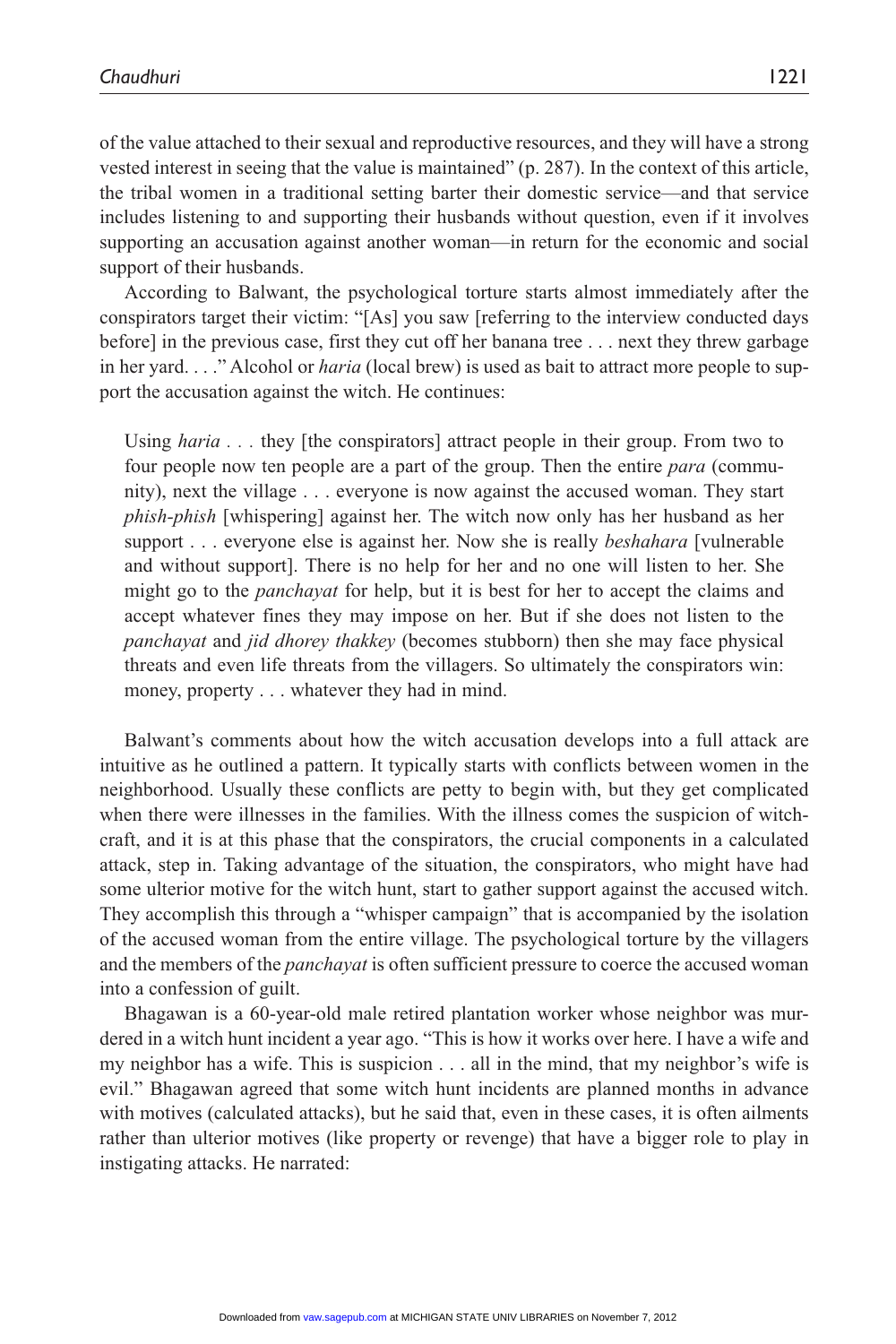Vishnu's wife was pregnant. There were a lot of complications during delivery. Her ailments remained undiagnosed . . . in *Sadri* we call it *pichla-rog*. You know during child birth women become weak. And if they do not eat properly the weakness becomes acute. So because of these reasons, after the delivery Vishnu's wife died. After she died, it meant [to Vishnu and family] that there must be some *meye-cheley* [rural expression of woman] around me that had done mischief with the help of *dain-viddhya* [witchcraft]. Because of this my *shustho* [healthy] wife, *amar bhalo bou* [my good wife] died while giving birth to our child. Then what happened was Vishnu went to the *janguru* with rice, *dal*, flowers and *haria*. The *janguru* had his own motives behind this. He saw that this was a good way to get some profit out of this consultation. The *janguru* chanted some *mantras*, conducted some rituals and "planted" suspicion in Vishnu's mind about his neighbor's wife. If the *janguru* did not do this, then how will he make ends meet? He got 500 rupees [approximately US\$10], black hens, and two goats out of this. He brainwashed Vishnu and told him that there is some dark-skinned woman who lives near your house who has done *jadu mantra* [witchcraft] against your wife. Vishnu came back home and sees his neighbor's wife who is dark-skinned.

Thus it began . . . 2, 3 *matabor* [headmen] got involved . . . they feasted together . . . drank a lot of *haria*. Then they all started saying, "Yes, you [Vishnu] are right. This is the work of that *shaalir beti* [curse word]." Then the torture against the accused woman began. The entire village started avoiding her. They held a trial against her and in the trial, where the *janguru* was present, it was decided that they would "drive" the witch out of the accused woman. They started hitting the poor woman with sticks and stripped her. The beating continued for five hours. *Daini o morlo, meyetao morlo* [The witch and the woman were killed in the end].

Thus, in cases of calculated attacks of witch hunts, one can identify the following progression of steps leading to a witch hunt:

- The first step involves some preceding conflict between the accuser and the accused, and the accuser typically stands to gain something out of the hunt.
- The second step involves the manifestation of witchcraft that usually takes the form of illness in the family of the accuser.
- The third step consists of the identification of the witch and a whispering campaign against her.
- The fourth step involves a trial, either formal or informal.
- The final step involves the witch hunt where the entire village attacks the accused witch.

Underlying this pattern is a strong belief in witches among the tribals. The suspicions, as one can see from the quotes from Basanti (*mathar thekey*) and Bhagawan (*meyeh-cheley*), play a major role in providing support for the witch hunt. These suspicions, along with the belief in the powers of the witches, are crucial in instigating the hunt. These beliefs are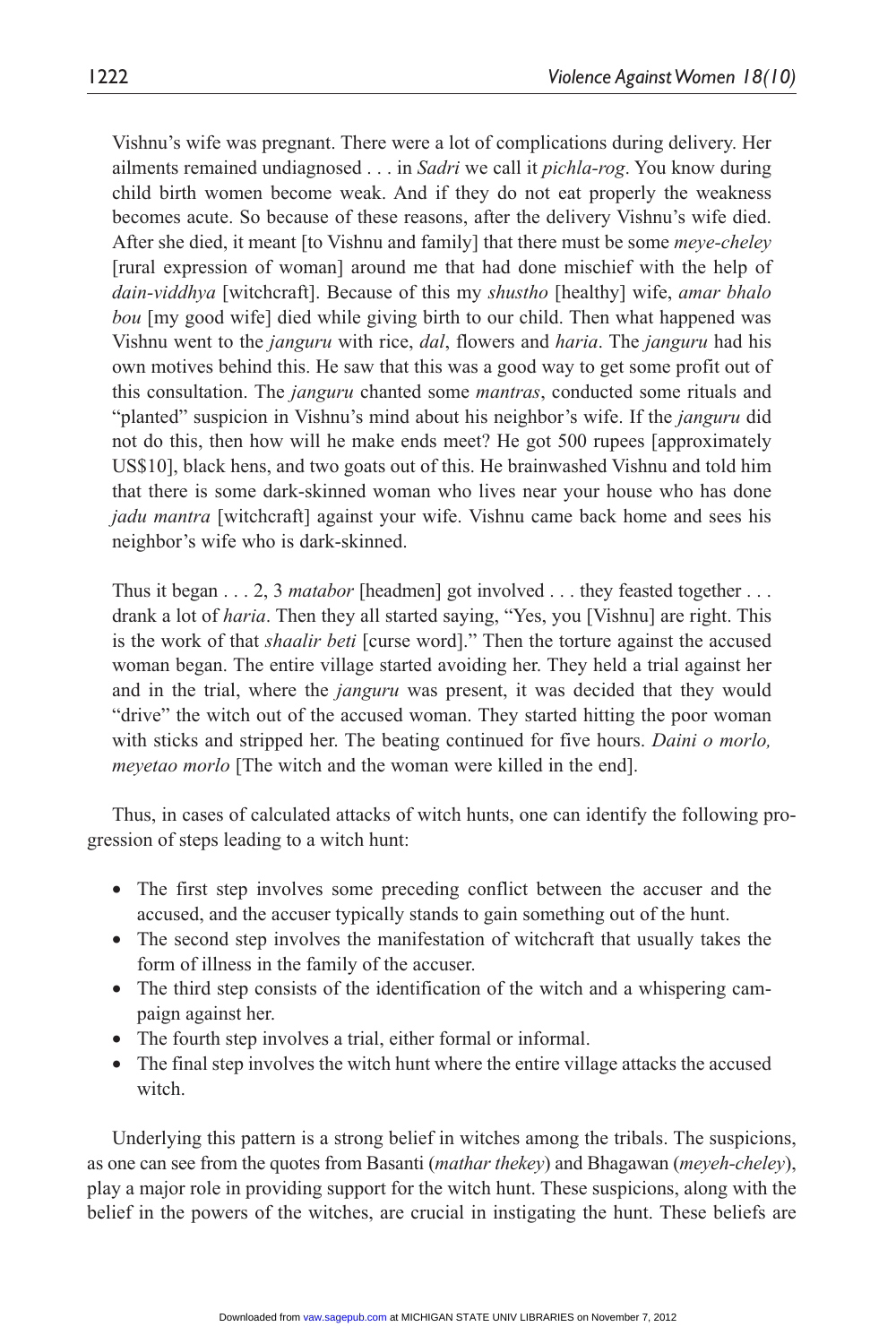present in the initial phase of the hunt, in which there is a conflict between parties. It is only when the conspirators (who have ulterior motives) decide to take advantage of the situation for their own purposes that the character of the hunt changes to a "calculated attack." In such an attack, the punishment of the witch is necessary to satisfy needs other than those that stem from illness or misfortune.

### *Surprise Witch Hunts*

In cases of surprise attacks, the women victims and their families, prior to the attack, were or claimed to be unaware of the accusations against them. The attack happened without any instigation in the form of prior conflict or any history of witchcraft accusation against the accused witch.

Almost all the relatives of victims of witch hunts whom I interviewed had a particular response to the question on instigations for hunts: *ki jani*? [who knows]. Lali Oraon, a 40-year-old female tea garden worker, whose mother-in-law was dragged in the middle of the night by a village mob led by her neighbor, explained the "surprise" element in the attack: "There was no cause [*karon*] of accusing her [the mother-in-law] of witchcraft. We had no quarrels with anyone in the village. Why did they take her? Before this [incident] no one in the village had accused her of witchcraft or called her a *daini*." Sumitra Oraon's mother-in-law was also accused of witchcraft, and they did not share a good relationship. On being asked the question, Sumitra became angry and shouted, "Who knows? Who knows what the old hag [*buria*] did! I do not know."

Pokua, a 45-year-old male plantation worker whose mother was murdered during a witch hunt said, "We did not know anything about this [accusation of witchcraft] beforehand. A group of people came, mostly men armed with *kukri* [crude hill knives], at night and took away my mother. They were all from this village. We were all at home."

Bila, a 33-year-old female said, "Why they took her . . . *kya malum* [Who knows]? We never fought with them [the family of accusers] and neither did my mother-in-law. I do not understand why this happened. Does having white hair make one a witch? How do I know? They killed her. [She starts crying softly.]."

Some of the responses to the question of why women were attacked were denials of being present at the village during the incident. For example, Sheela, a 36-year-old female plantation worker whose mother was killed during a hunt said, "When they [the mob] took my mother away calling her a witch, I was not present. I was not at home. I do not know anything about the incident." Leela, 29-years-old, another plantation worker said, "My mother-in-law and my neighbor's mother-in-law . . . the two *buri* [old women] were caught by the villagers. I do not know anything more about this. Why did this happen, how did this happen . . . we do not know anything. We were not at home." In the course of the next few meetings, Leela explained how her mother-in-law was hunted down on the night of the attack. Her story changed every time she was interviewed. One day she showed the interviewer the place where her mother-in-law was dragged by the villagers on the instigation of their neighbor. She narrated how her mother-in-law tried to escape from the back door of the house and how the men were waiting for her, even there. On being asked how she knew the details, she said, "I have heard the details from others who were present. I do not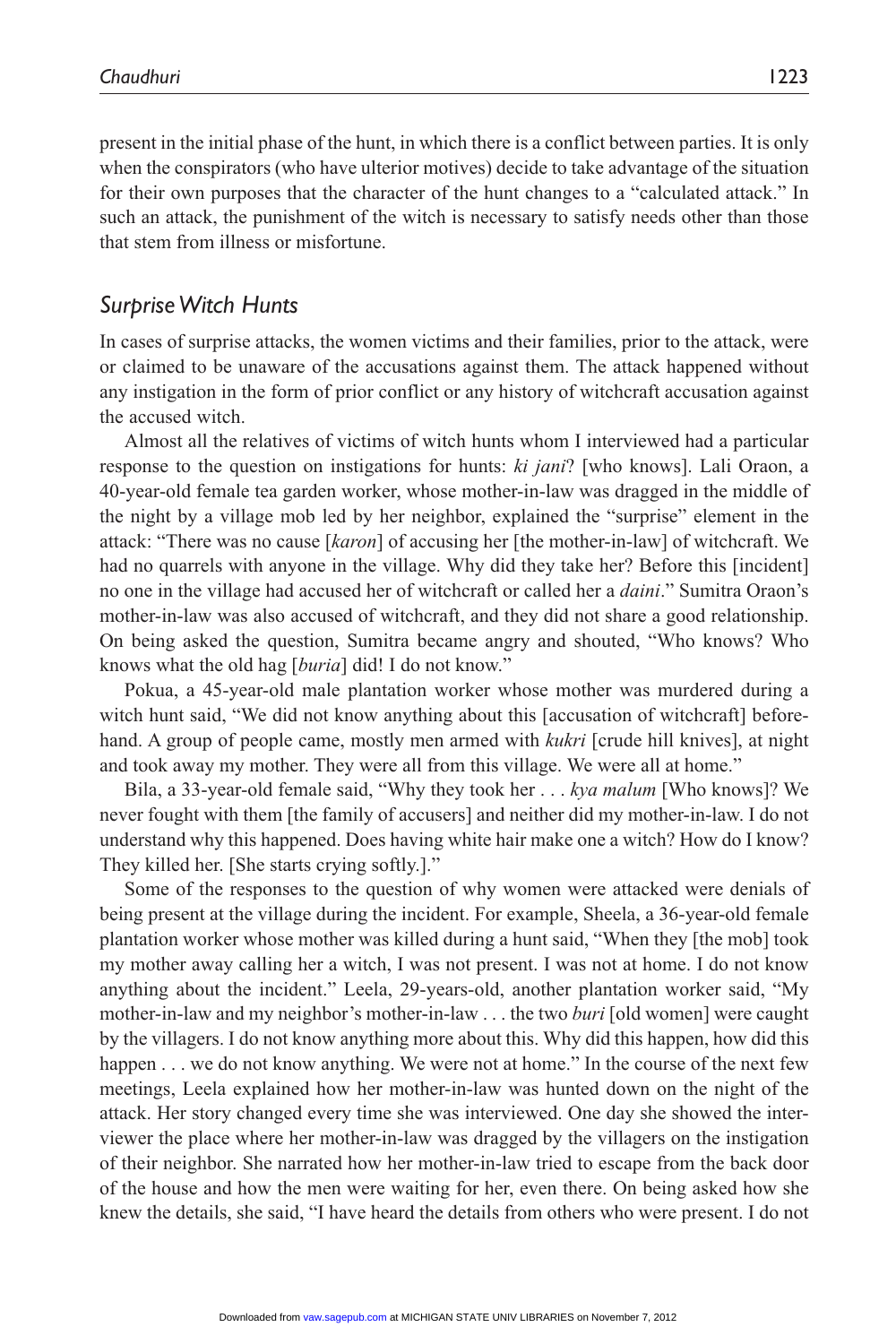know anything. I have a small child . . . if I go away who will look after him? Who knows why they accused mother of witchcraft . . . maybe . . . because she had a hunch back."

The above quotes suggest two reactions from the group of participants who described witch hunts as an outcome of surprise attacks. The first reaction consists of a group who were genuinely surprised at the attack against their relative. Their response to the question as to why the relative was targeted gives an indication of the sudden development of the hunt in this category: The progression was from an accusation to a full-fledged attack in a few hours. The targets in these cases seemed to be randomly selected. In contrast, the second group of participants denied being present during the time of the attack. Interviews with this group were particularly difficult because these people were reluctant to talk. Sometimes in future rounds of interviews, details would slip out, as in the case of Leela, that belied their hesitation to reveal information. Their hesitation could be a result of their fear of retaliation by the accusers and their supporters in the villages. Because of the belief in witches, anyone could be subject to the threat of being considered either a victim of witchcraft or a victim of witchcraft accusations. Perhaps it was the threat of being the next target of attack that made the participants deny being present at the time of the incident.

It is important to mention here that even in cases of surprise attacks in which there were no prior warning signals that an accusation was taking place some immediate cause prompted the attack. In most cases, the cause was an ailment, but in a few cases it was a petty brawl or verbal exchange that preceded the attack. The petty brawls, ailments, and minor conflicts involved in these surprise attacks were used as "legitimizing incidents" to start the witch hunt and to garner support against the target. The scale of the dispute that leads to an instigation of a hunt is more intense in calculated attacks than in surprise attacks. In the calculated attacks, ridding the village of witchcraft or bad magic served as a cover for the real goal, an ulterior motive. These ulterior motives included settling a score over a loan, disputes over property, and personal malice. In the surprise category of hunts, the goals of the accusers were not ulterior motives, but the elimination of the evil with from the village. The goal of the accusers was best summarized by Sushil, 35 years old, one of the villagers who took part in a surprise witch hunt:

We were all drinking. Benglu and all of us were very drunk. The drink made us very angry. When Benglu said that the two women were witches, we decided that we would have to do something . . . today Benglu's family is ill, tomorrow the entire village will be ill because of these witches. From every household in the village the men joined us. Soon we became a group of 30 men. We went to Benglu's house where the rest were waiting. We went to the witches houses to kill.

#### **Who Are These Witches?**

It is commonly believed among the tribals of the plantation that the witch can cause harm to animals, children, men, and women—and even make them fatally ill. The witch can cause illness ranging from diarrhea, malaria, and tuberculosis to the common fever and stomach ailments. Sometimes she may cause barrenness or infertility. The power of the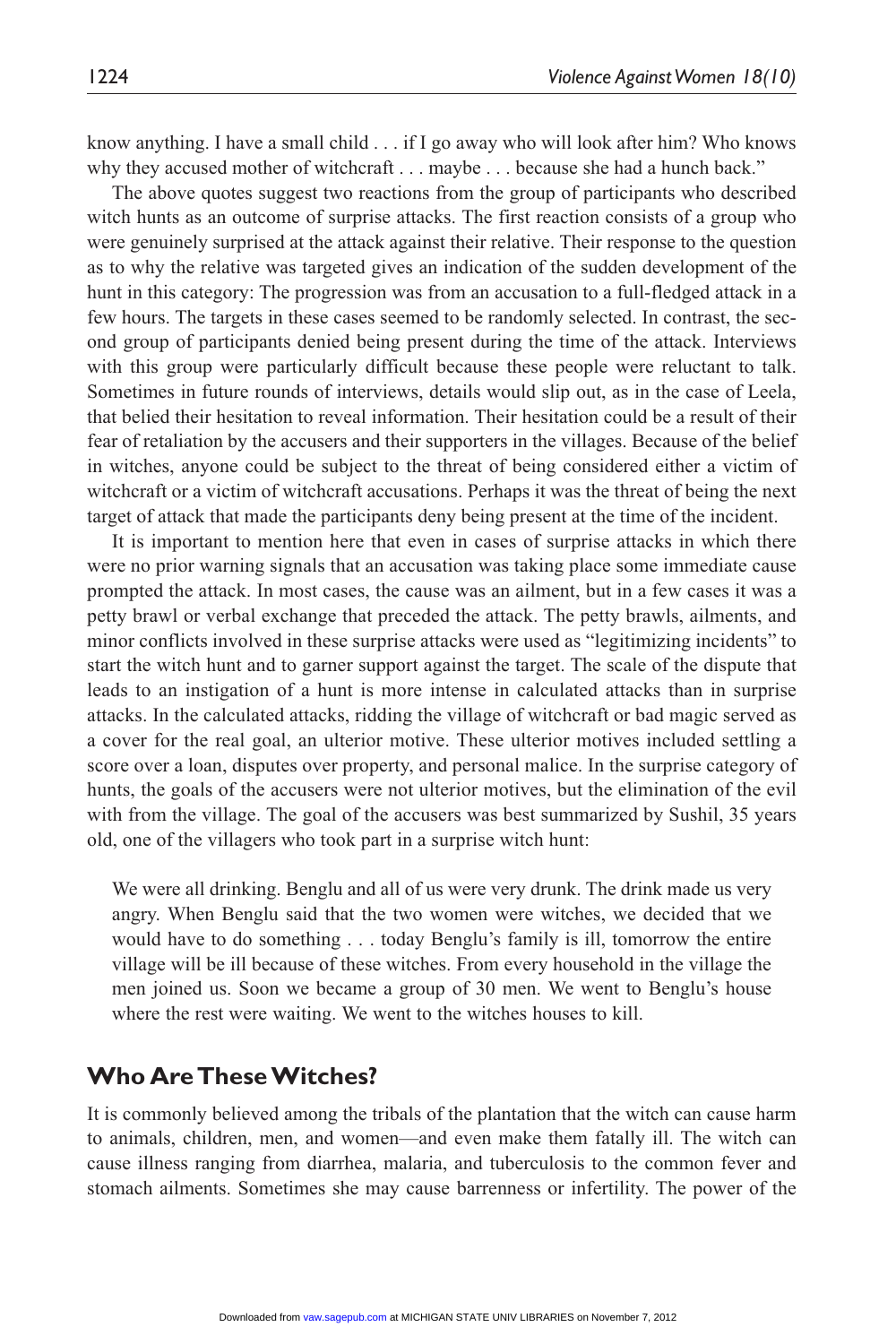*janguru* is ineffective in curing illness if witchcraft caused it, unless the witch is killed or punished. The witch's evil eye operates through *ban-mara*. 4 It is through the use of *ban* that the witch causes illness in her victims. Radha, a tribal woman in her 30s who believes in witches, explains, "Witches can shoot arrows. *Ban* is a terrible thing. With *ban*, they can harm anyone. They can even harm you. The wind carries the *ban* to their victims' houses."

Duli, a 21-year-old a tribal woman whose father and brother were both in prison for the murder of an alleged witch, described the logic behind witchcraft operations: "Incidents started happening in our house that made us suspicious of witchcraft. There was someone who was doing *ban-mantra* on our house. There was illness in our family. Everyone was sick . . . chickens kept dying. My sister-in-law could not conceive for years. It could not be cured. My niece became ill. Who was doing this [the illness]? There were two *buri* in our *para* [community] who was doing the mischief." On being asked whether the family members became well after the witch was killed, Duli said, "The illness went away and my niece became well. My sister conceived after the two *buri* died. We did *jaar-puch* [the rituals conducted by the *janguru*]. But some of our chickens died."

According to Shamita, the tribals are especially fearful of small children falling prey to witches. Speaking of Ramani, the woman who Shamita rescued from being hunted, she said: "She [Ramani] stayed in my house for four years after that incident. In defiance of the entire community, I gave her shelter. She looked after my children. My children were all small. My daughter was brought up by her. She fed her *bhath* [rice], bathed her. Nothing happened to my daughter and to my family." It is interesting to note that Shamita is a *Nepali* woman (nontribal). She continued, "After four years, when the community began to see that nothing happened to my children or my family, they slowly started accepting Ramani back."

The nature of maleficium, though harmful, varied in kind and degree. The witch was typically seen as responsible for causing illness or death in small children, spouses, infants, or domestic animals. She had the power to interfere with nature. She was capable of causing barrenness, miscarriages, or deformed birth. The maleficium of the tribal witch is similar to the maleficium of the Western witch (Karlsen, 1998; Willis, 1995). The witch, thus, symbolizes evil and can harm anyone around her. However, even though the witch's power could bring harm to anyone, her victims tended to be close neighbors, relatives, and people who knew her well enough to anger her. The fear of the witch is deeply rooted in the psyche of the people, and the tribals blame any event or development that is not "normal" on the witch.

## **Why Target Women?**

One of the most intriguing questions for this project was finding an answer to the question: Why are women easy scapegoats for witch hunts? Because the belief in witches is strong within the tribal community, virtually everyone in the village is under the threat of being accused of being a witch when any unnatural event, either to humans or animals, takes place in the village. The data from this study, as well as the extant literature, suggest that women face the threat of witch accusations far more frequently than men. The selection of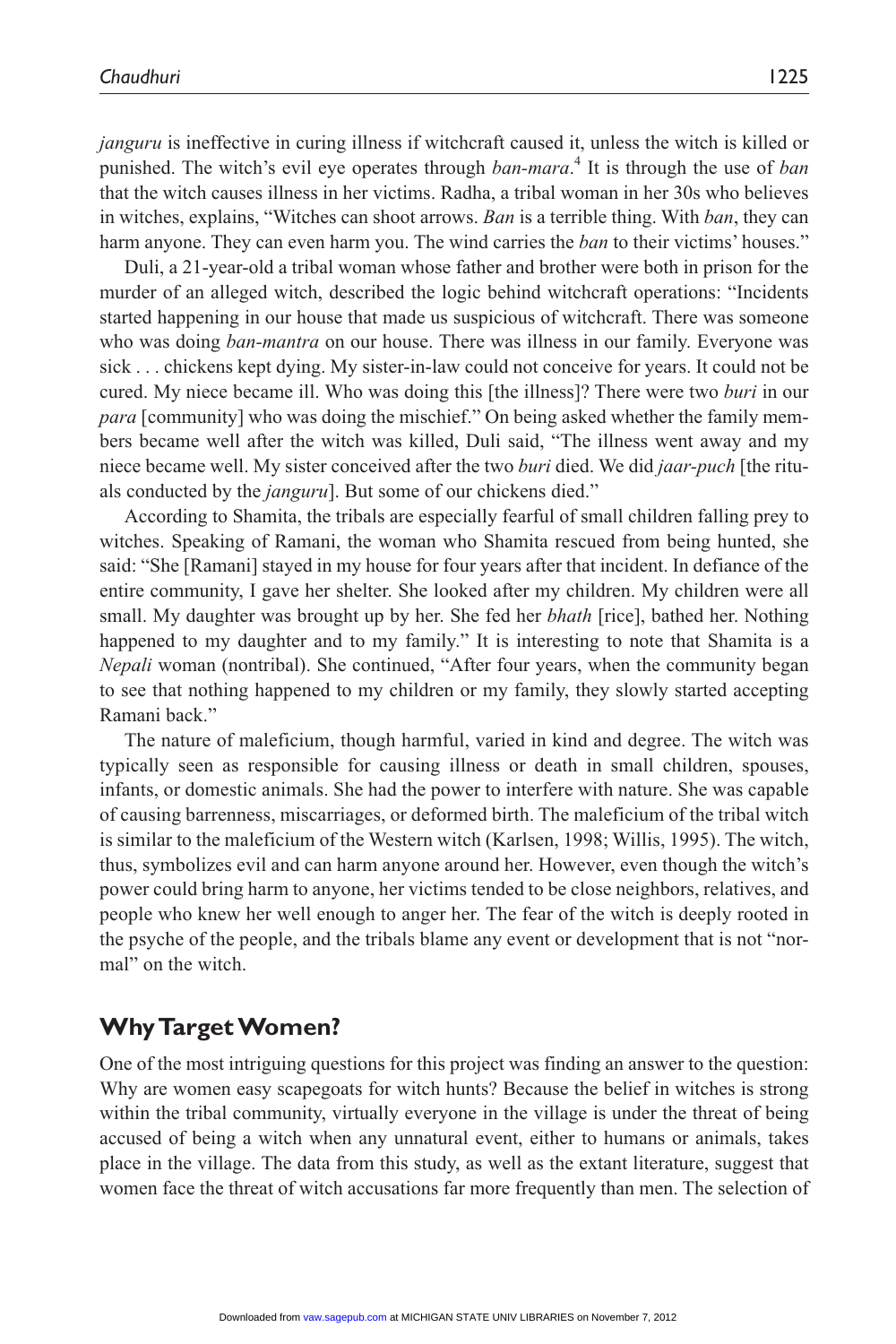scapegoats is connected to the concept of stigma—a process that includes labeling, stereotyping, differentiating a group or individual from the rest of the population, and then discriminating against them (Goffman, 1986; Link & Phelan, 2001; Pontikes, Negro, & Rao, 2010). To label these individuals as different from the rest of the community, the selectors (the accusers in this case) use certain standards to create norms for the rest of society from which the stigmatized individuals deviate. The most common norms relate to physical appearance and behavior. These deviations from norms provide the legitimacy necessary to select the scapegoat (the accused woman).

All of the four activists interviewed for this study were in agreement that it was difficult to generalize what causes deviants in a community that has a strong belief in witches. In these communities, everyone is under the threat of an accusation, especially when illness or misfortune occurs. However, the activists agreed that women were easier targets than men. They also agreed that the selection of a target was easier if a woman had some physical deformity (such as osteoporosis), if she had some dispute with villagers, or if someone stood to gain from her accusation. Gender, lack of education, conspiracy, and prevalence of illness were the four factors that played a role in selecting the scapegoat. Balwant explained how the support for the witch accusation developed:

You will see that in areas where there is little education . . . and no resources for education . . . some *matabbar* people take advantage of the situation. To teach someone a lesson, to exert their influence over someone, they might start to malign the reputation of the individual, accusing her of practicing witchcraft. These people, they take advantage of the superstition of the tribals. Who are these people who get accused? They could be relatives of individuals over whom the *matabbar* wants to exert his influence . . . it could be a woman who has some money, property. They target the women of such family. Then if someone in the neighborhood runs a fever, has malaria or dysentery [both common ailments in the plantations], then these people [the accusers] come together and start making trouble. They start spreading rumors about the accused woman . . . the illness was started by the woman. Naturally the illiterate people in the village do not understand the politics. They do not understand the illness too. All they understand is *daini protha* [witchcraft] and *jaddu vidya*. They then join the harassment against the accused woman.

In relation to how gender plays a role in the identification of the witch, Chanda, another social activist said that "[it] is easier to blame the women. . . . They are the root of all trouble." She went on to explain, "In a society the women are always the victims. If there is any trouble the first name you will hear is that of a woman." Chanda's views are similar to the arguments of scholars on witchcraft in New England, where the idea that witches were women was held by local authorities, magistrates, and juries—that is, men who had the power to decide the fate of the accusers, rather than by the accusers themselves (Karlsen, 1998). As noted from the quotes of Balwant, it is men, typically in positions of power, who decide on the target, specifically within the calculated-attack category. For instance, in a case in which five women were selected as witches, both randomness and preexisting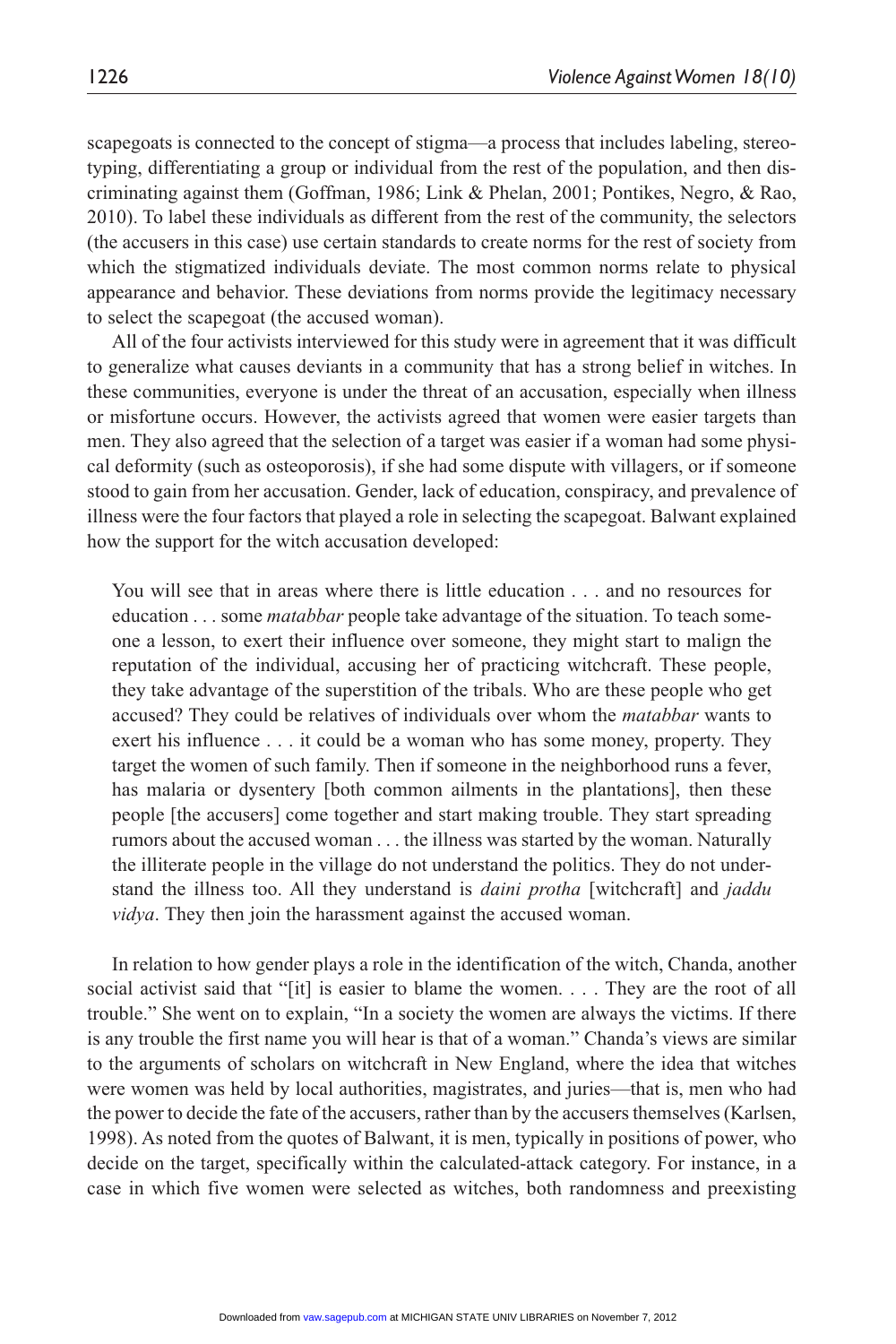conflicts determined the selection of targets. The following quote taken from Ramlal, a villager who was present during the hunt, highlights how targets were selected:

It seemed very random . . . the selection of the women . . . but you know that nothing is random. The names [of witches] that Hariram [*janguru*] called out were all predecided. Suresh's friend, Lakhan, had paid an additional 500 rupees to the *janguru* to call out Sanchari's name. Lakhan and Sanchari's husband had a dispute over money. Sanchari's husband accused Lakhan of stealing money from him. So Sanchari's accusation was not random. Same with Atashi, Binshu, and Dhanshi . . . their accusations were related to disputes that they had. Manshi's accusation, however, was random. She was an old woman who lived near Suresh's house . . . maybe that is why she was selected.

The above-narrated incident is a good example of a case that fits under both the surprise and calculated attacks categories. Manshi's accusations—the woman in this case had no preexisting conflicts—show how proximity to the accuser plays a role in selection of targets.

Witch accusations were rarely made against total strangers. It was common for witch accusations to be made against neighbors and relatives. As the discussions for both types of attacks show, in both surprise and calculated attacks no strangers were accused. The targets for witch hunts were usually chosen among groups and people who had been involved in prior conflicts, and witch hunts were directed at other members of the same social system. The individuals selected had to be credible as targets, but they were vulnerable because they had little power of retaliation. A woman, by virtue of her gender, along with her proximity to sources of conflict (typically with other women in the family or neighborhood), makes a perfect witch.

In order to understand how the accusers and other participants viewed the accused women, participants were asked to describe the witches they believed in. Pukahni, an 18-year-old female plantation worker whose father was one of accusers in a witch hunt incident said, "Yes there are [witches]. I have seen them. I went out in the night to relieve myself. As I came back to our house, I saw Liti [the accused witch] standing behind our fence. Liti was naked. She had horns and her mouth was filled with blood. I was very scared. I ran inside and saw my mother vomiting blood." Pukhani's mother had tuberculosis, and after this incident the family accused Liti, a poor woman, of doing witchcraft on the mother. Liti was identified by the village *janguru*.

Sumi, a woman in her 30s, said in her interview that her neighbor was a witch. Sumi said that the female neighbor was ill-tempered and often quarreled with her and hurled abuses. She said, "Once she cursed me that my child will die and we will die childless. After a few days, I found a small packet of *sindoor* and rice in my yard. I threw it away. My child became very ill after that. I went to the *janguru* who gave my child medicines and conducted rituals to get rid of the *kala nazar* [evil eye]. My child became all right after some days, but I never let him play with her children or eat food given by her. I know she is a *daini*. I am scared of her."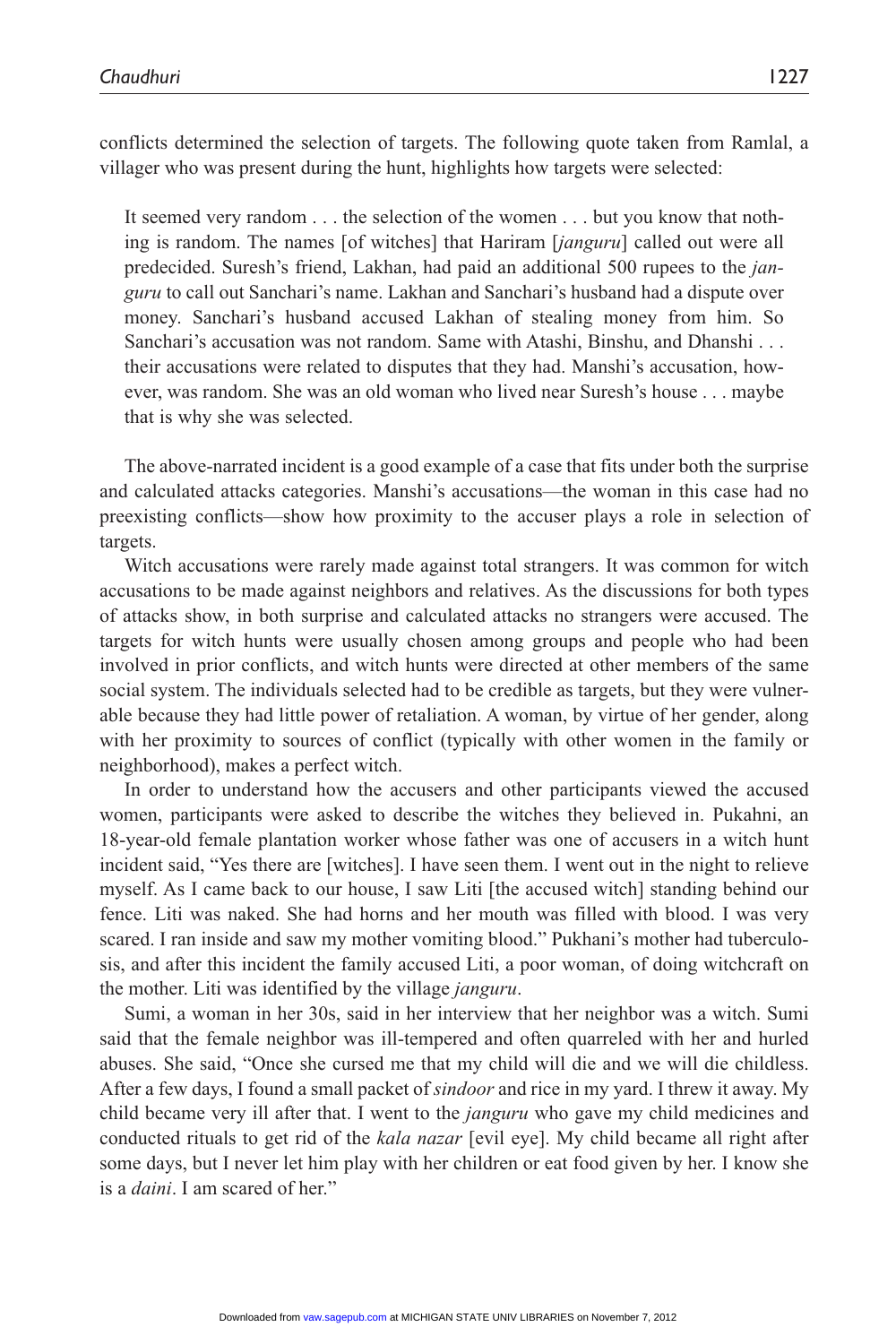Relatives of accused women, and the accused women themselves, were asked in this study whether they knew why they or their relatives had been singled out as witches. Some of the interviewees said that they could not think of any explanation for the accusations. Lattu, a boy whose grandmother was murdered in a hunt said, "No . . . my grandmother was not a witch. She loved me a lot. She used to sing for me and put me to sleep. She is not a *daini*. I never heard her chanting mantras or hurling *gala-gali* [abuses] at anyone. Yes there are witches . . . but not my grandmother. She was ill. I did not know that they would take her. They [the accusers] carried her away." Shipli, a 45-year-old female plantation worker whose mother was accused of witchcraft said, "My mother was a good woman. She did not have any knowledge about witchcraft. They blamed my mother. They are lying. Maybe the *janguru* came and did some rituals [at the house of the sick child]  $\ldots$  I do not know."

Physical features, like age (old women), a hunch back, or hair or skin color were used to identify witches. Lata, 29 years old, said, "Who knows why they accused mother of witchcraft. Maybe . . . because she had a hunchback." Bila, a 33-year-old female, said, "I do not understand why this happened . . . they said my mother's hair was as white as a witch's. Does having white hair make one a witch? She was a good woman." For Dulari, her trauma started after her neighbor was told by the *janguru* that a "dark woman" caused his wife to be sick. Dulari's skin color was the cause behind Dulari's accusation. Ramani, the 60-year-old woman who was ostracized by the entire village on suspicion of witchcraft and was rescued by Shamita, tried to explain why she was accused: "I was kicked by the entire village. They told me that I had a *buri nazar*.<sup>5</sup> My dark skin tone was a problem, too." In comparing the narratives of the two groups of participants, the descriptions of a witch's looks (e.g., Pukahni and Sumi), along with the notion that the physical features of accused women likely caused them to be deviant, reveal characteristics that this community considered to be in contrast to ideal feminine images of good. Particularly interesting was the use of the physical characteristics of the accused women as an excuse to label them as *witches*. The evil woman, the witch, was envisioned as someone who was in contrast to the "pure" image of good. The evil witch brought out her evilness through her evil eye and quarrelsome nature. Such characteristics were typically compared with the ideal images of good females as having a docile, calm temperament, and those who conformed to the ideal of good spirit. In the cases of surprise hunts, accused women with "bad" characteristics were more likely to be selected as credible witches, compared to women who possessed the ideal, "good" characteristics.

For some accused witches, it was the reputation or suspicion of having an evil eye that led to their accusations. Lajju, a 33-year-old female plantation worker, lived with her husband and children. The villagers were always suspicious of her behavior, and Lajju was often involved in fights because of the accusations. Lajju's neighbor's child and Lajju's husband often fell ill, and the village *janguru* was unable to find a cure. Unable to cure the sick, the *janguru* told them that Lajju's evil powers made his medicines useless. The entire village, along with her family, was involved in the witch hunt that resulted in Lajju's murder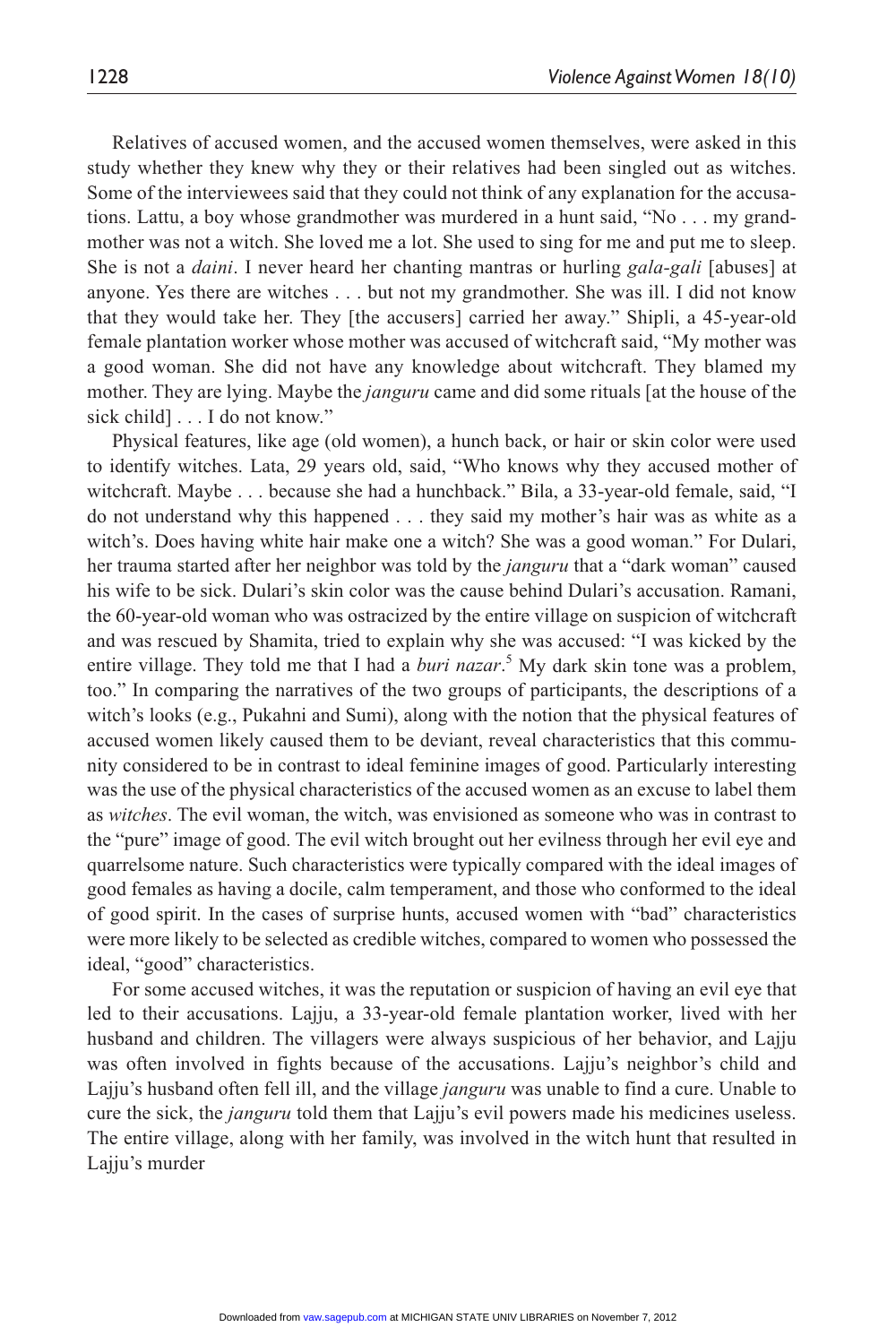In some cases, sexual relationships outside of marriage led to witchcraft accusations. Rimi, a 45-year-old woman whose husband deserted her for Subra, accused Subra of using witchcraft on her husband to leave her. After a few months, Rimi's son fell ill, and the couple began to suspect Subra of using witchcraft on the son because she was jealous. In another case, a man suspected a woman had used witchcraft on him because he had made sexual advances to her. According to his police confession, the woman, who spurned his advances, was a witch who made him fall ill as an act of revenge.

Subra's case is interesting for two reasons. It reveals the fear and suspicion of women's sexuality among tribal members, and this attitude perhaps accounts for the fact that tribal women are absent from religious rituals. According to tribal folk belief, women have the power to seduce men and wreck vengeance on their enemies; therefore, religious participation by women is taboo (Sinha, 2006). Interestingly, this belief was used to justify Subra's witchcraft on Rimi's family, thus legitimizing the accusations against her.

A combination of factors might explain why women are selected as targets. The scapegoat could be selected on the basis of village politics, domestic quarrels, reputation, physical traits, gender, and proximity to the accuser's family. Most study participants, however, seemed confused when asked to give a physical description of a witch. In some interviews, the witch was described as naked with horns, sucking blood from her victims, with some physical "peculiarity" like a hunchback, dark skin tone, and white hair. Of course, these descriptions differed from participant to participant, and this made it very difficult to come up with a definite description of the physical features of the witch. Only one subject suggested that witches had horns and usually operated naked, but when asked to describe a witch, most of the interviewees seemed confused. A common feature in most descriptions was the reputation of the accused as being ill tempered, having a bad reputation, and tending to curse.

The answer to the question of why women are easy targets in witch hunts lies in understanding how the witchcraft accusations developed from accusations to full-fledged attacks. In both categories of hunts, women were targeted either to settle scores with their family members (calculated attacks) or to blame them for causing misfortune in the community (surprise attacks). In patriarchal societies, men control social boundaries through norms and regulations imposed on women, and women are the first ones to be targeted during situations of panic. The status of women as dispensable is common across all societies, even today. This is indicated by rape and other gender-related crimes committed against women in times of stress, such as war. This study shows how, during cases of personal conflicts and illness, women become credible targets of witch hunts. This is similar to other witch hunts in history, such as those that took place in Salem or pre-modern Europe. The men who were selected as witches were related to the original witch hunt victims and were never independently accused. From the narratives of the participants in the study, one can see the following patterns in selecting women targets. Witch accusations are not made against strangers. In some cases, a physical deformity or unusual characteristic that makes a woman different from the norm (e.g., a hunchback, dark skin) is manipulated as a legitimate excuse to attack the woman. Along with physical characteristics, a "sharp" tongue or quarrelsome nature is also used as an excuse to select targets during hunts.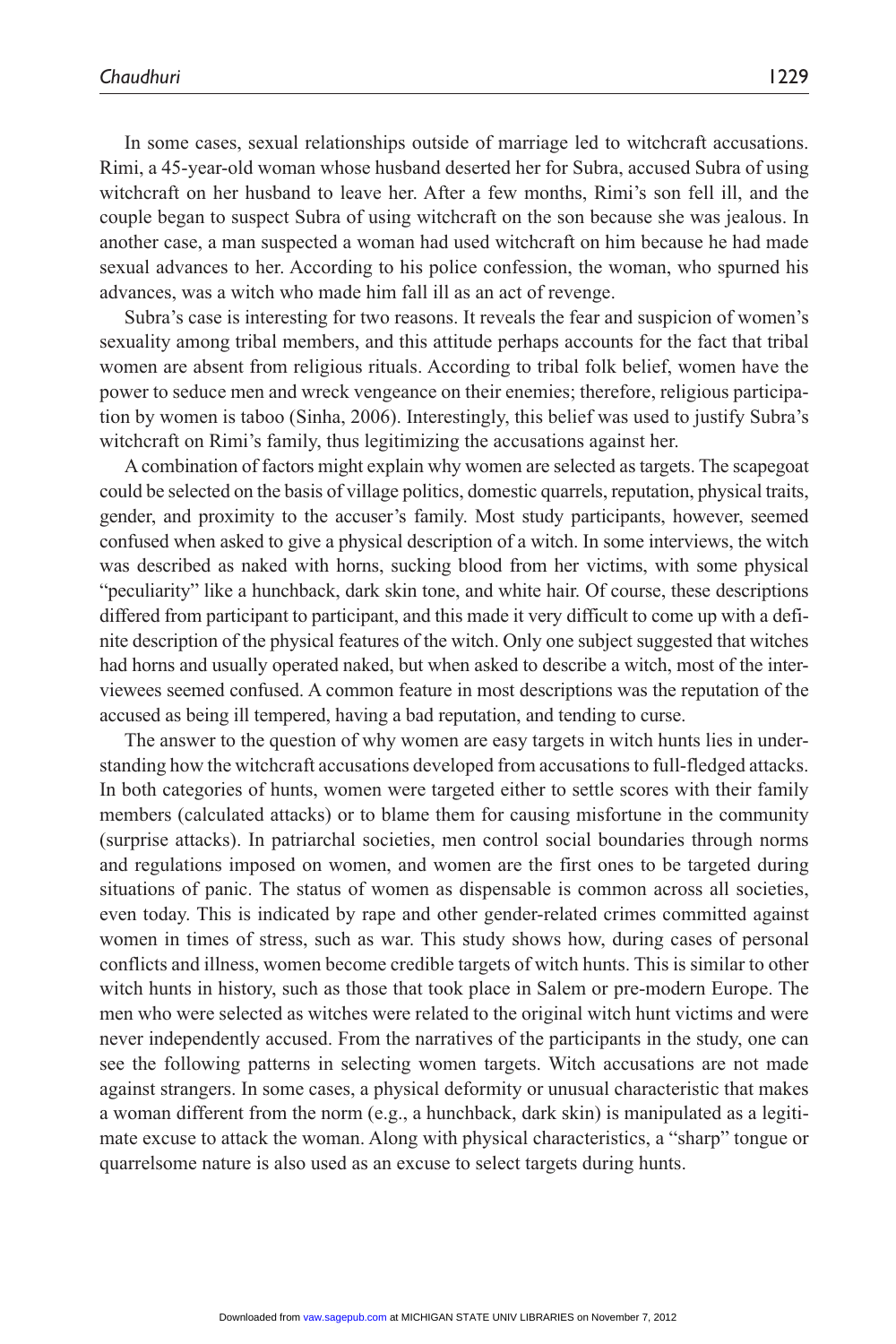# **Conclusion: Scapegoat, Rumor, and Conspiracy**

The concept of a scapegoat refers to the punitive or negative treatment of people or groups who are held to be accountable for crises or problems they did not cause (Jensen, 2007). The scapegoat takes the blame for the crisis that is threatening the group as either "an intentional diversionary tactic or as a cathartic displacement of anger and frustration" (p. 53). The concept has been used to explain contemporary witch hunts against women in Ghana (see Aadinkrah, 2004), and it is perhaps the best explanation for why women are targeted as witches in the tea plantations in India. Most of the accusations stem from diseases or unexplained illness and, because modern health care is not prevalent in the area, the tribals look for a "supernatural" cause for the illness. The majority of the accusations leveled against women were by men. These women had reputations for being quarrelsome or having an evil eye, and they were in some way isolated from the rest of the village by their behavioral or physical characteristics. All these factors point to the vulnerable status of women in a male-dominated community, where all important decisions are made by men. The women in such communities are, thus, easy scapegoats during stressful situations, such as periods of illness and diseases.

The role of rumor and gossip in witchcraft accusations has been well studied by Stewart and Strathern. Their argument is that rumor and gossip play a crucial role in the early stages of stressful circumstances that might develop into accusations. Data from the witch hunts in India point to the role that "whispering" campaigns play in ostracizing a witch and gathering support for her accusers. Rumors enable people to believe what they want to believe (in this case, the evil deeds of the witch), and the rumors displace reality (Stewart  $\&$ Strathern, 2004). This further establishes the status of accused women as easy and credible targets or scapegoats.

The study of witch hunts is an important and often overlooked topic in the area of violence against women. The present study, however, has some limitations. Perhaps the greatest limitation has to do with the sensitive nature of the research topic. Local people in some areas were reluctant to talk to outsiders, and this led to the sample size of the study being quite small. Second, I was unable to get access to the *janguru* or the local diviner who led the rituals during the hunt. All *jangurus* except one either refused to be interviewed or denied having any knowledge of witch hunt rituals. Future researchers who study this topic need to bring into their analysis more narratives by victims of hunts. These additional narratives would help provide a better understanding of scapegoating. In addition, a quantitative analysis would be extremely helpful in explaining whether the surge of epidemics in the area has a link to the rise of witch hunts in some years.

With the aim of addressing and eliminating this heinous example of violence against women, activists and activist scholars should note the following suggestions:

• The advocacy of witch hunt laws, particularly in the Jalpaiguri region, is crucial to the legal prosecution of accusers and to the prevention of attacks. Such advocacy should continue.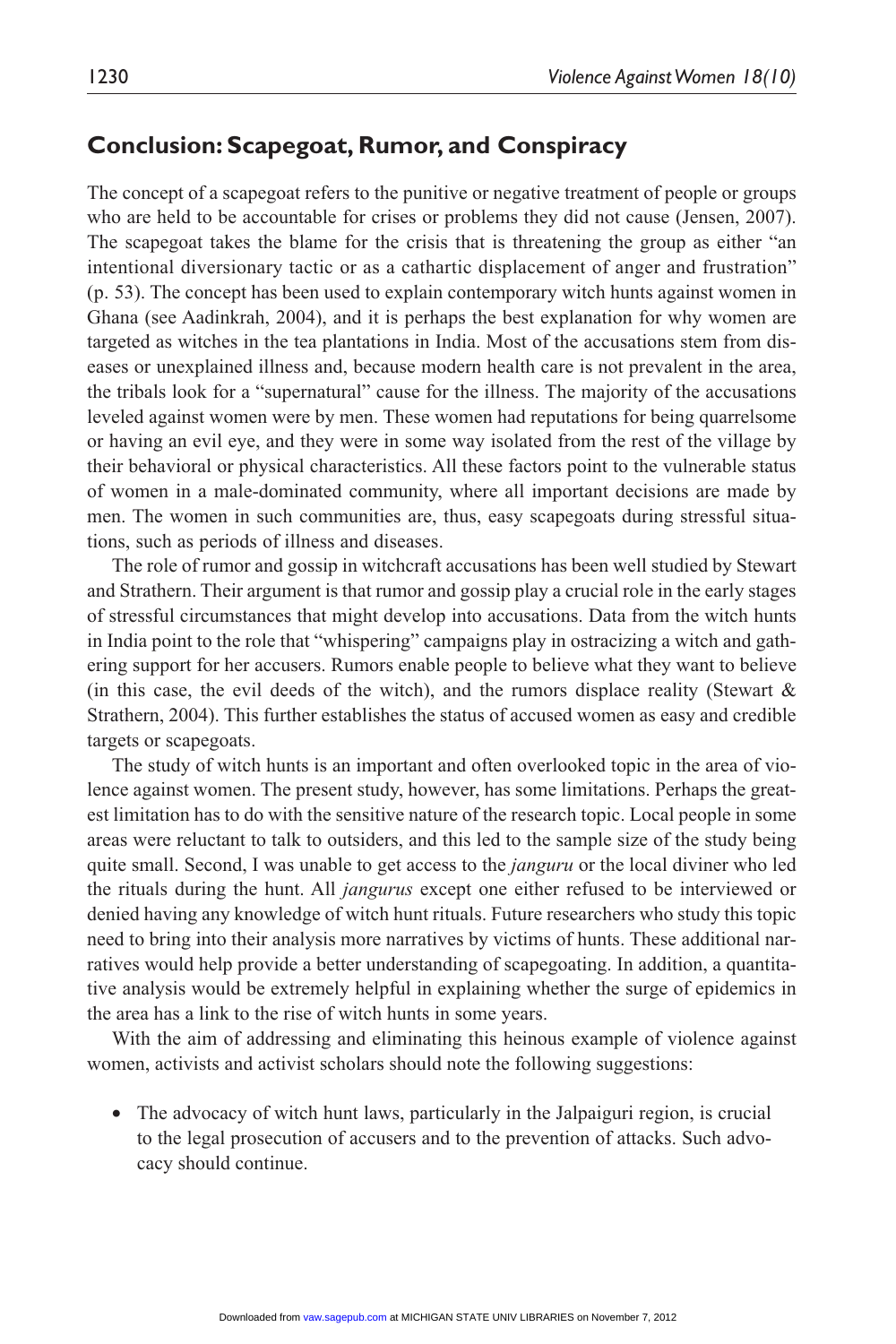• NGOs in the Jalpaiguri region that are currently leading awareness campaigns against witch hunts need more support. The government needs to become more involved by providing funding and encouraging other NGOs to lead similar campaigns.

#### **Author's Note**

Previous versions of the article were presented at the 2008 meeting of the American Sociological Association, Boston, MA, and at 2009 meeting of the American Society of Criminology, Philadelphia, PA.

#### **Acknowledgments**

The author is grateful to Gary Jensen and Merry Morash for their comments on various versions of the article. The author would like to thank Tia Stevens for her help with the data, and Cindy Monroe for editorial assistance.

### **Declaration of Conflicting Interests**

The author declared no potential conflicts of interest with respect to the research, authorship, and/or publication of this article.

#### **Funding**

The author disclosed receipt of the following financial support for the research, authorship, and/ or publication of this article: Data collection for this project was supported by two Summer Research Grants at Vanderbilt University, and one Dissertation Enhancement Grant, also from Vanderbilt University.

#### **Notes**

- 1. For example, see Behringer (2004), whose section on Indian witch hunts stops after the 1960s.
- 2. However, contemporary scholars on tribal women consider this to be a "myth." Studies by sociologists and social anthropologists at some of India's leading universities argue that tribal women are at a disadvantage vis-à-vis men in property, marriage, and inheritance laws. Xaxa (2004) argues that "the very practices that are indicative of high status in one society can turn out to be in-built depressors in other settings" (p. 355). An excellent case in point is the practice of bride price in several tribes in Arunachal Pradesh. The practice of bride price was originally intended to be compensation to the bride's family for the loss of an economic asset (the woman). However, with the passage of time, bride price became a practice whereby men could purchase women as mere commodities. The system of bride price, thus, became a cause for proliferation of polygamy in the tribes, because wealthy men could take in a number of wives by paying the bride price (Nongbri, 1998).
- 3. Most of the people interviewed in the villages could not give a definite age in years. They gave an approximate age: for example, "*challish tallish hobbeh*" meaning, 40-ish.
- 4. *Ban* translates as "arrow" and *mara* means "hitting or shooting." The phrase translates as "shooting of arrows."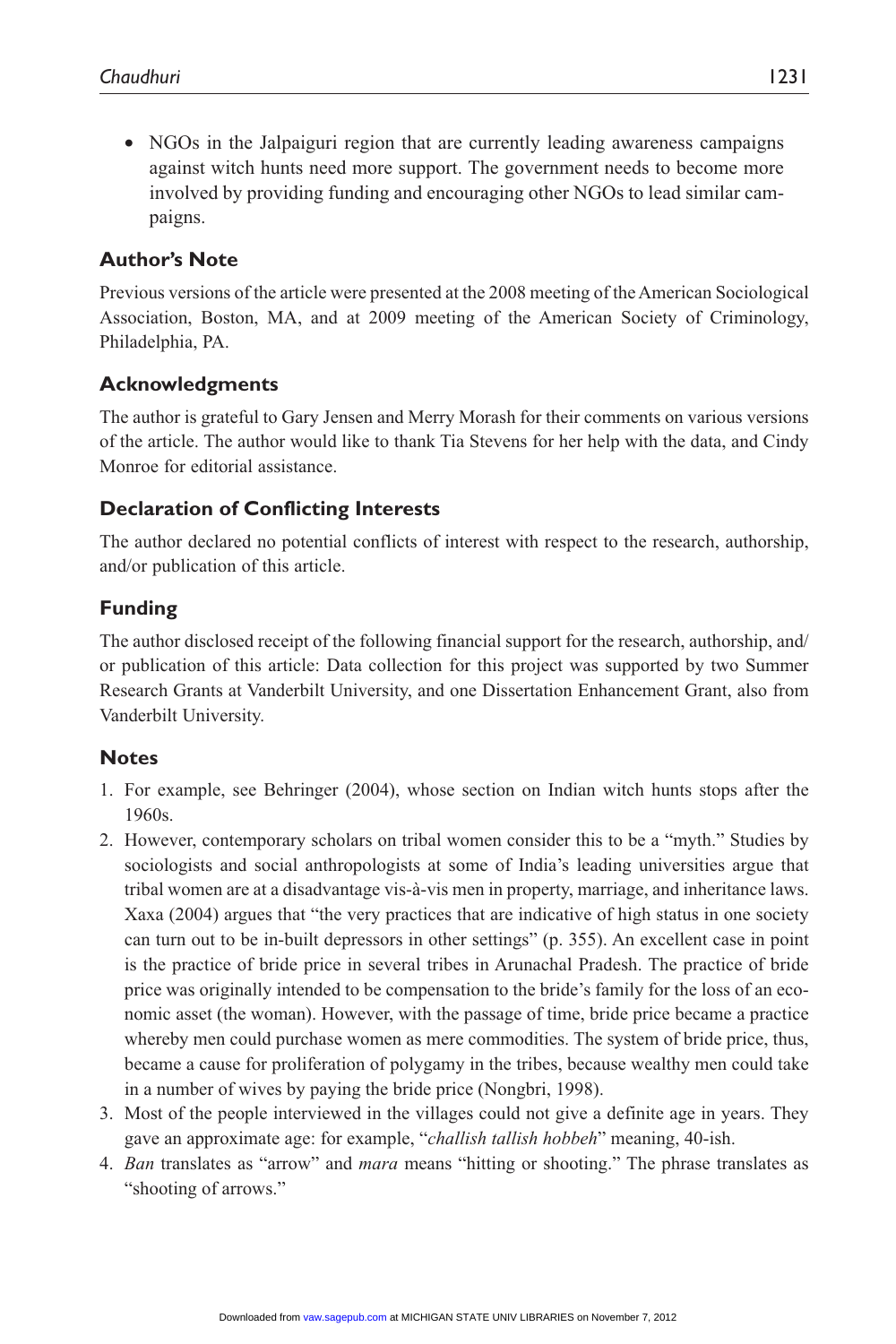5. *Buri Nazar* translates as "evil eye."

#### **References**

- Adinkrah, M. (2004). Witchcraft accusations and female homicide victimization in contemporary Ghana. *Violence Against Women*, *10*, 325-356.
- Baker, T. L. (1994). *Doing social research* (2nd ed.). New York: McGraw Hill.
- Barman, M. (2002). *Persecution of women: Widows and witches*. Calcutta, India: Indian Anthropological Society.
- Barstow, A. L. (1995). *Witchcraze: A new history of European witch hunts*. New York: HarperCollins.
- Baruya, A. (2005). *Belief in witch: Witch killing in Dooars*. New Delhi, India: Northern Book Center.
- Becker, H. S. (1998). *Tricks of the trade. How to think about your research while doing it*. Chicago: University of Chicago Press.
- Behringer, W. (2004). *Witches and witch hunts: A global history*. Cambridge, UK: Polity Press.
- Bhadra, M. (1992). *Women workers of tea plantations in India*. New Delhi, India: Heritage Publishers.
- Bhadra, R. K. (1997). *Social dimensions of health of tea plantation workers in India*. Dibrugarh, Assam, India: N. L. Publishers.
- Bhowmik, S. (1981). *Class formation in the plantation system*. New Delhi, India: People's Publishing House.
- Bhowmik, S. K., Xaxa, V., & Kalam, M. A. (1996). *Tea plantation labor in India*. New Delhi, India: Friedrich Ebert.
- Briggs, R. (1996). *Witches and neighbors: The social and cultural context of European witchcraft*. New York: Viking Penguin.
- Chakravarty, A., & Chaudhuri, S. (2012). Strategic framing work(s): How microcredit loans facilitate anti-witch hunt movements. *Mobilization*, *17*, 489-508.
- Chaudhuri, A. B. (1981). *Witch killings amongst Santhals*. New Delhi, India: Ashish Publishing House.
- Chaudhury, S., & Varma, N. (2002). Between gods/goddesses/demons and "science": Perceptions of health and medicine among plantation laborers in Jalpaiguri district, Bengal. *Social Scientist*, *30*, 18-38.
- Comaroff, J., & Comaroff, J. (1993). *Modernity and its malcontents: Ritual and power in post colonial Africa*. Chicago: University of Chicago Press.
- Ehrenreich, B., & English, D. (1973). *Witches, midwives and nurses*. New York: Feminist Press.
- Frankfurter, D. (2006). *Evil incarnate: Rumors of demonic conspiracy and satanic abuse in history*. Princeton, NJ: Princeton University Press.
- Godbeer, R. (1994). *The devil's dominion: Magic and religion in early New England* (reprint). Cambridge, UK: Cambridge University Press.
- Goffman, E. (1986). *Stigma: Notes on the management of spoiled identity*. New York: Simon & Schuster.
- Harley, D. (1990). Historians as demonologists: The myth of the mid wife witch. *Social History of Medicine*, *3*, 1-26.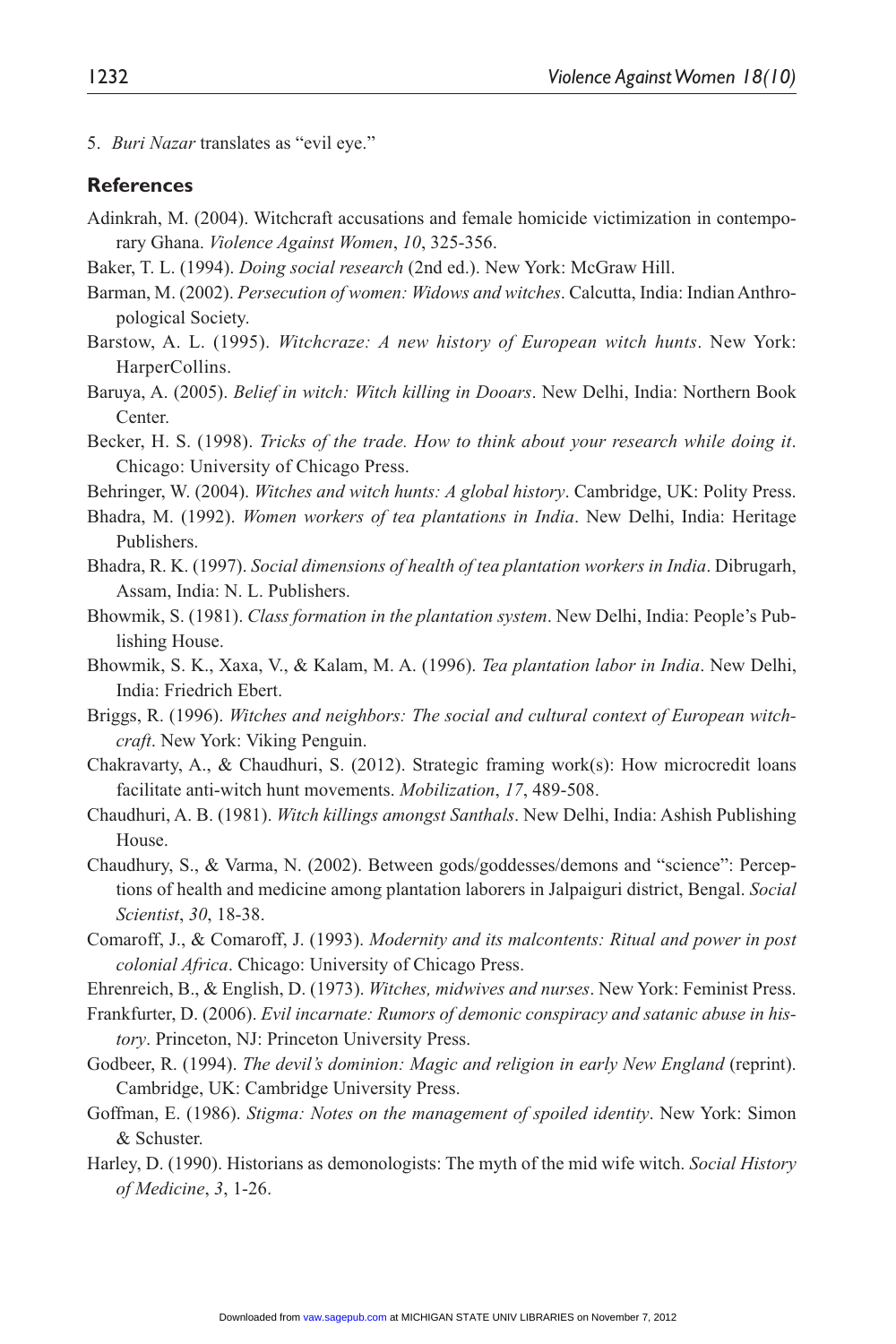Hill, F. (1997). *A delusion of Satan: The full story of Salem witch trials*. Boston: Da Capo Press.

- Jensen, G. F. (2007). *The path of the devil: Early modern witch hunts*. Lanham, MD: Rowman and Littlefield.
- Jha, J. C. (1996). *Aspects of indentured inland emigration to northeast India, 1859-1918*. New Delhi, India: Indus Publishing Company.
- Karlsen, C. F. (1998). *The devil in the shape of a woman: Witchcraft in colonial New England*. New York: W. W. Norton.
- Kelkar, G., & Nathan, D. (1991). Women, witches and land rights. In *Gender and tribes: Women, land and forest* (pp. 88-109). London: Zed books.
- Lee, R. (1993). *Doing research on sensitive topics*. Thousand Oaks, CA: Sage.
- Levack, B. P. (1992). Introduction. In B. P. Levack (Ed.), *Witchcraft, women and society* (pp. vii-xii). New York: Garland Publishing.
- Link, B. G., & Phelan, J. C. (2001). Conceptualizing stigma. *Annual Review of Sociology*, *27*, 363-385.
- Lofland, J., Snow, D., Anderson, L., & Lofland, L. H. (2006). *Analyzing social settings* (4th ed.). Belmont, CA: Wadsworth.
- Macdonald, H. (2009). Handled with discretion: Shaping policing practices through witch accusations. *Contributions to Indian Sociology*, *43*, 285-315
- Mishra, A. (2003). *Casting the evil eye*. New Delhi, India: Roli Books.
- Nathan, D., Kelkar, G., & Xiaogang, X. (1998). Women as witches and keepers of demons. Cross-cultural analysis of struggles to change gender relations. *Economic and Political Weekly*, *33*, 58-69
- Nathanson, C. A., & Schoen, R. (1993). *A bargaining theory of sexual behavior in women's adolescence*. Proceedings of the 1993 IUSSP. Montreal, Quebec, Canada.
- Nongbri, T. (1998). *Gender issues and tribal development.* Problems in Tribal Society--Some Aspects, RGICS Paper No. 47.
- Pontikes, E., Negro, G., & Rao, H. (2010). Stained red: A study of stigma by association to blacklisted artists during the red scare in Hollywood, 1945-1960. *American Sociological Review*, *75*, 456-478.
- Reis, E. (1997). *Dammed women: Sinners and witches in puritan New England*. Ithaca, NY: Cornell University Press.
- Roy, P. (1998). Sanctioned violence: Development and the persecution of women as witches in South Bihar. *Development in Practice*, *8*, 136-147.
- Sinha, S. (2006). Adivasis, gender and the evil eye: The constructions of witches in colonial Chotanagpur. *Indian Historical Review*, *33*, 127-149.
- Sinha, S. (2007). Witch-hunts, Adivasis, and the uprising in Chotanagpur. *Economic and Political Weekly*, *19*, 1672-1676.
- Stewart, P. J., & Strathern, A. (2004). *Witchcraft, sorcery, rumors and gossip*. Cambridge, UK: Cambridge University Press.
- Taussig, M. T. (1980). *The devil and commodity fetishism in South America*. Chapel Hill: University of North Carolina Press.
- Taussig, M. T. (1986). *Shamanism, colonialism and the wild man. A study in terror and healing*. Chicago: University of Chicago Press.